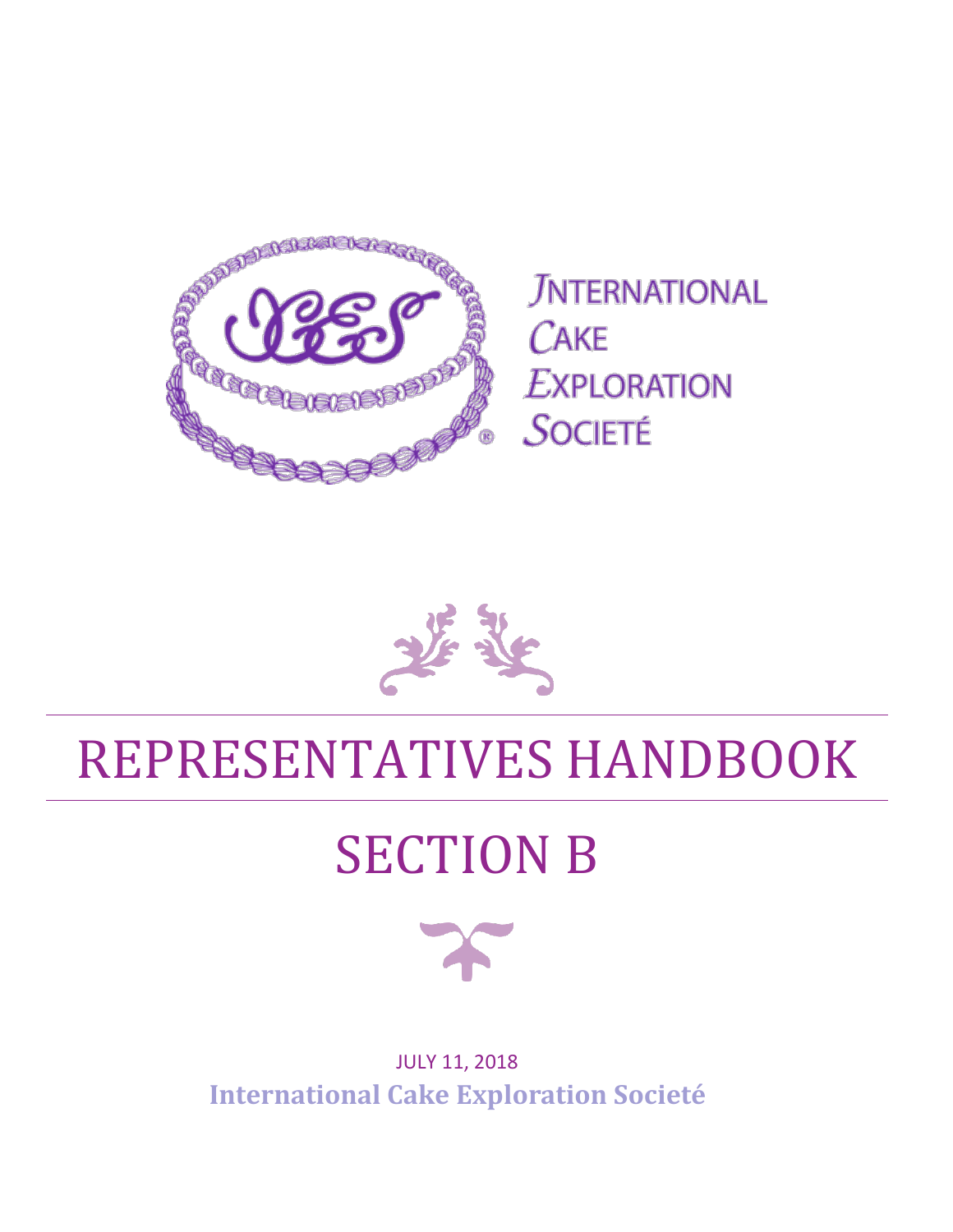### Contents

| ICES S/A/P/C/C |  |
|----------------|--|
|                |  |
|                |  |
|                |  |
|                |  |
|                |  |
|                |  |
|                |  |
|                |  |
|                |  |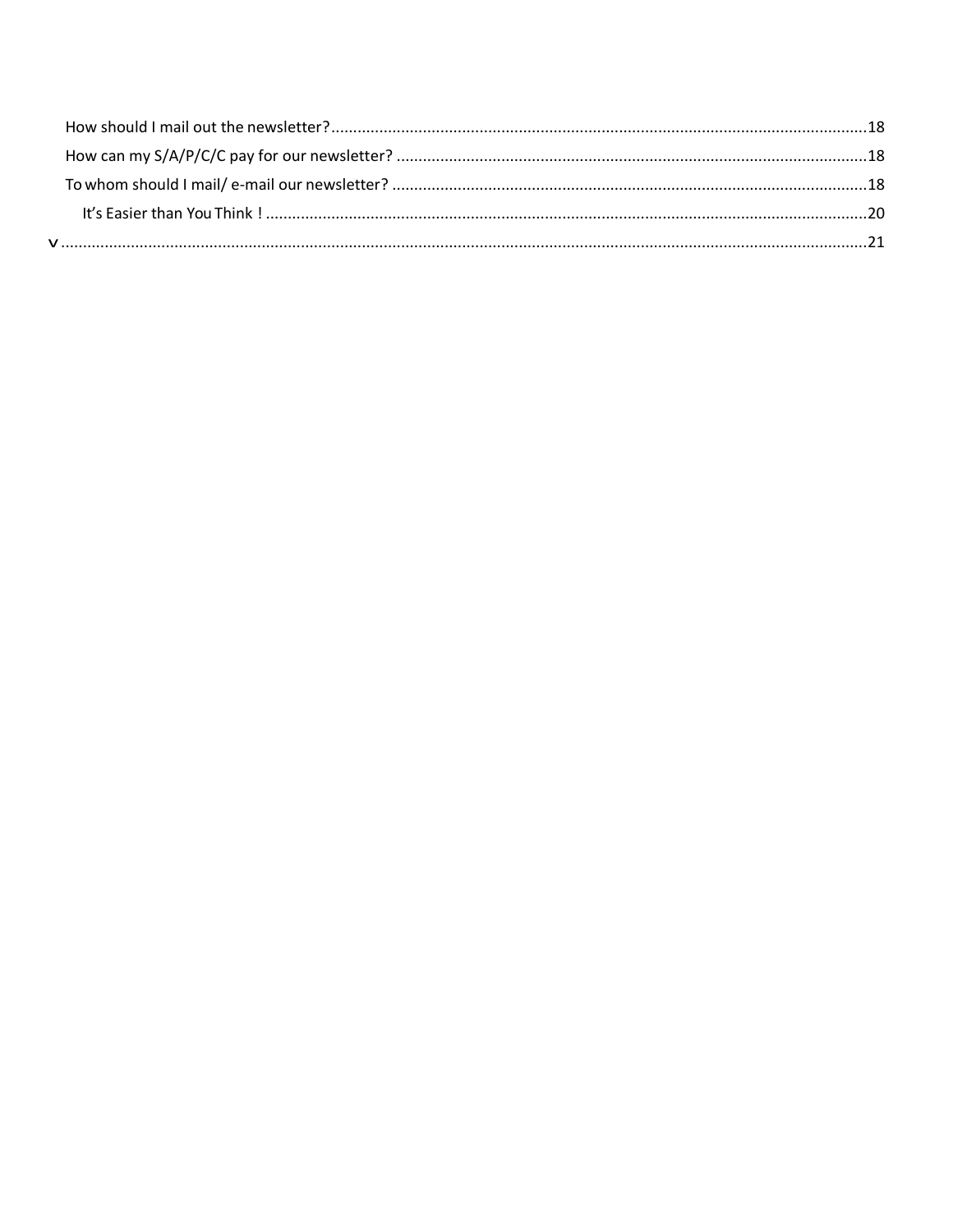## <span id="page-3-0"></span>**ICES Days of Sharing/Meetings Ideas, Hints, & Suggestions**

#### <span id="page-3-1"></span>**How to Start**

- Pick a day and date Sunday is usually a good day. Try to choose a day and month that will stay the same so that members can mark their calendars in advance. Example: third Sunday in January, April, July and October.
- Choose a location Church, community center, school, cake shop/bakery, library, member's home, restaurant, hotel, or any other place that will suit your needs. Be sure to check on size, cost and if there are any restrictions.
- When planning a S/A/P/C/C meeting or Day of Sharing a representative should whenever possible, look for locations which are compliant with the American Disabilities Act (ADA). Motion # 70:(2-2014)
- Publicity Inform your members at least 20-60 days prior to your event through your newsletter, e-mail, phone calls, etc. Send your newsletter and e-mail notices at least three weeks in advance, including registration form for Day of Sharing/Meeting. Inform the public through the S/A/P/C/C or ICES website, community calendars, newspapers, cable TV, radio, flyers in shops, post on your chapter's and ICES' social media sites, etc.
- Accept pre-registrations if required.

#### <span id="page-3-2"></span>**Set-up**

- Registration table with sign-in sheet, agenda, name badges, ICES Convention and Membership brochures, money for change, if needed.
- Sharing table for members displays, product samples, or handouts.
- Food/refreshment table with necessary supplies (cutlery, plates, cups, coffeepot, etc.)
- Tables and chairs.
- Demonstration table, chair, any necessary supplies or equipment for demonstrator(s).
- Raffle/door prize and/or auction table.

#### <span id="page-3-3"></span>**Demonstrators**

- Who: Anyone involved in sugar art cake decorators of any skill level (include youth), bakers, chefs, caterers, garnishers, dietitians.
- Related interests: home extension agents, home economists, florists, photographers, small and home business specialists, crafters (napkin folding, ribbons and bows, candles).
- E-mail, call, and/or write the individuals and ask them to demonstrate.
- Be sure to thank your demonstrators: thank you card/note, small gift, money (if feasible), provide accommodations if possible for out of towndemonstrators.

#### <span id="page-3-4"></span>**Food**

- Potluck ask members to bring the recipe
- Catered be sure registration fee will cover price
- Brown bag everyone brings their own
- Local restaurant individuals order off the menu

#### <span id="page-3-5"></span>**Fund Raisers**

- Pass the hat 50/50 drawing
- White elephant sale **•** Decorating equipment auction
- Surprise raffle **•** Recipe and pattern booklet
- Silent auction Craft sales
- Raffle what demonstrators produce Brown bag auction
	-

• Brown bag raffle

#### <span id="page-3-6"></span>**Door Prizes (optional)**

• Can be donated items or anything you can find that is appropriate

#### <span id="page-3-7"></span>**Registration Fees**

• Registration fees to be determined by costs incurred (plus a little for the membership/Chapter account)

- 
- 
- 
-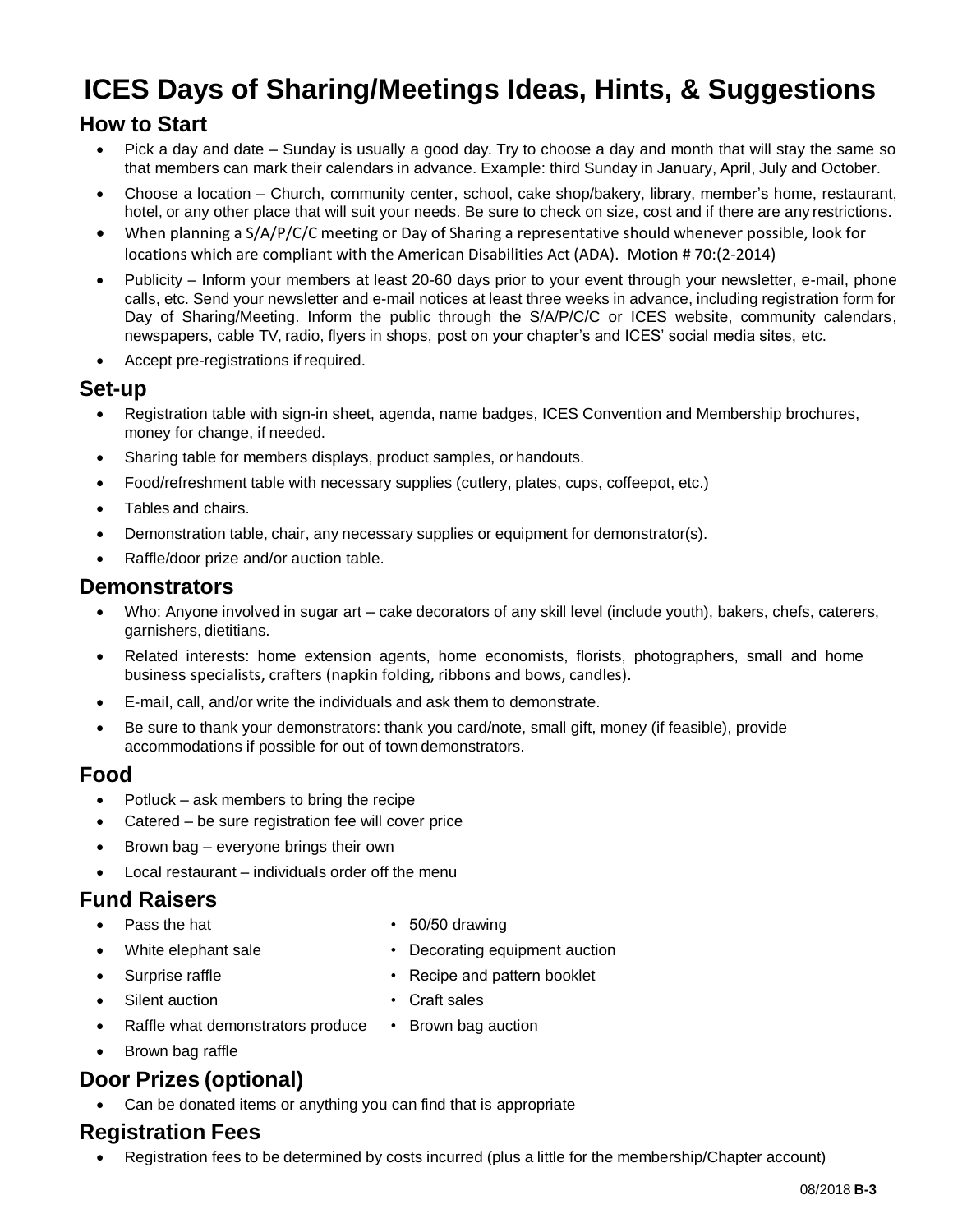• All ICES members in good standing shall pay the designated ICES price for any Day of Sharing/Meeting/Event for S/A/P/C/C Members of ICES.

#### <span id="page-4-0"></span>**Business Meeting**

- Keep it short, sweet and to the point!!! Using Roberts Rules of Order will help to make your meetings run smoothly.
- Have a script ready with a list of items you want to cover and the proper wording of how a meeting should be held.
- Remember to introduce your new members and any quests attending the meeting.
- Make sure vour Secretary or an appointed member is ready to take notes on the business of the meeting.

#### **Things to Bring to a Day of Sharing**

- A copy of your latest newsletter to your members
- Copies of forms for Convention/Annual Representatives Meeting for members without internet access. (Include registration and hotel. reservation forms; list of demonstrators for convention).
- A copy of the latest ICESnewsletter.
- Schedule of important dates.
- Membership and Convention Brochures.

#### **Sample Script for a S/A/P/C/C Meeting**

**Meeting called to order:** "I call to order this meeting of the S/A/P/C/C members of ICES on this (day) of (month), (year)at (time)."

**Welcome:** "I would like to welcome all of our members and guests to the meeting. We currently have (number of members) members in our S/A/P/C/C and have (number) people in attendance at this meeting today. At this time I would like to welcome any new members and guests. Please stand and introduce yourselves and tell us where you live."

**Acceptance of Treasurer's Report and prior meeting minutes:** "The Treasurer's Report was published in the (date of) newsletter". *or* "The Treasurer's Report has been distributed to you." "Are there any questions on the Treasurer's Report as presented?" "Hearing none, the Treasurer's report will be filed as presented/printed"

"The Meeting Minutes for the (date of previous meeting) were published in the (date of) newsletter." *or* "The Meeting Minutes for our previous meeting have been distributed to you." "Are there any questions on the Meeting Minutes as presented?" "May I have a motion to accept the Meeting Minutes as presented?"

**Old Business:** "Is there any Old Business at this time?" Old business is any item that was previously discussed in a prior meeting and was unresolved or needs to be reopened for further discussion. If no Old Business is brought forth, move on to New Business.

**New Business:** "Is there any New Business at this time?" New business is any item or motion that needs to be brought to the floor for discussion.

**Reports:** "At this time I would like to ask (member's name) to stand and report on (event or subject, i.e. Convention, Annual Representatives Meeting, upcoming cake show,etc.)."

**Announcements:** Listing of events that would be of interest to your members, details of upcoming DOS/meeting, births, deaths, etc.

**Close of Meeting:** "May I have a motion to adjourn?" "Meeting is adjourned at(time)".

#### **Handling Motions**

All motions are handled in the same way. Members should raise their hands to be recognized by the Representative. The Representative calls on the member by name (or asks for their name) and asks them to stand to be recognized. Members who do not follow this procedure should not be recognized or allowed to voice their opinions during the meeting. The member should state their motion beginning with the phrase 'I move that. . .". The Representative asks if there is a "second to the motion?" The Representative picks one person to second the motion and states their name for the record. If there is no second to the motion, the motion "dies" and is not discussed or voted on by the membership.

If the motion is seconded, the Representative now asks "is there any discussion on the motion on the floor?" The Representative should call on each person who wishes to be recognized in order, asking them to stand and to address the membership. The person making the motion has first option to speak on their motion. Discussion continues until exhausted, or until another member makes a motion to "Call the Pervious Question". (A motion to "Call the Pervious Question" stops the current discussion and members are asked to vote to bring the Motion on the floor to an immediate vote. If the members are in favor, all further discussion on the motion ceases and a vote is held on the original motion on the floor.) The Representative states "Hearing no further discussion, all those in favor of the motion please raise your hands." A count is taken. "All those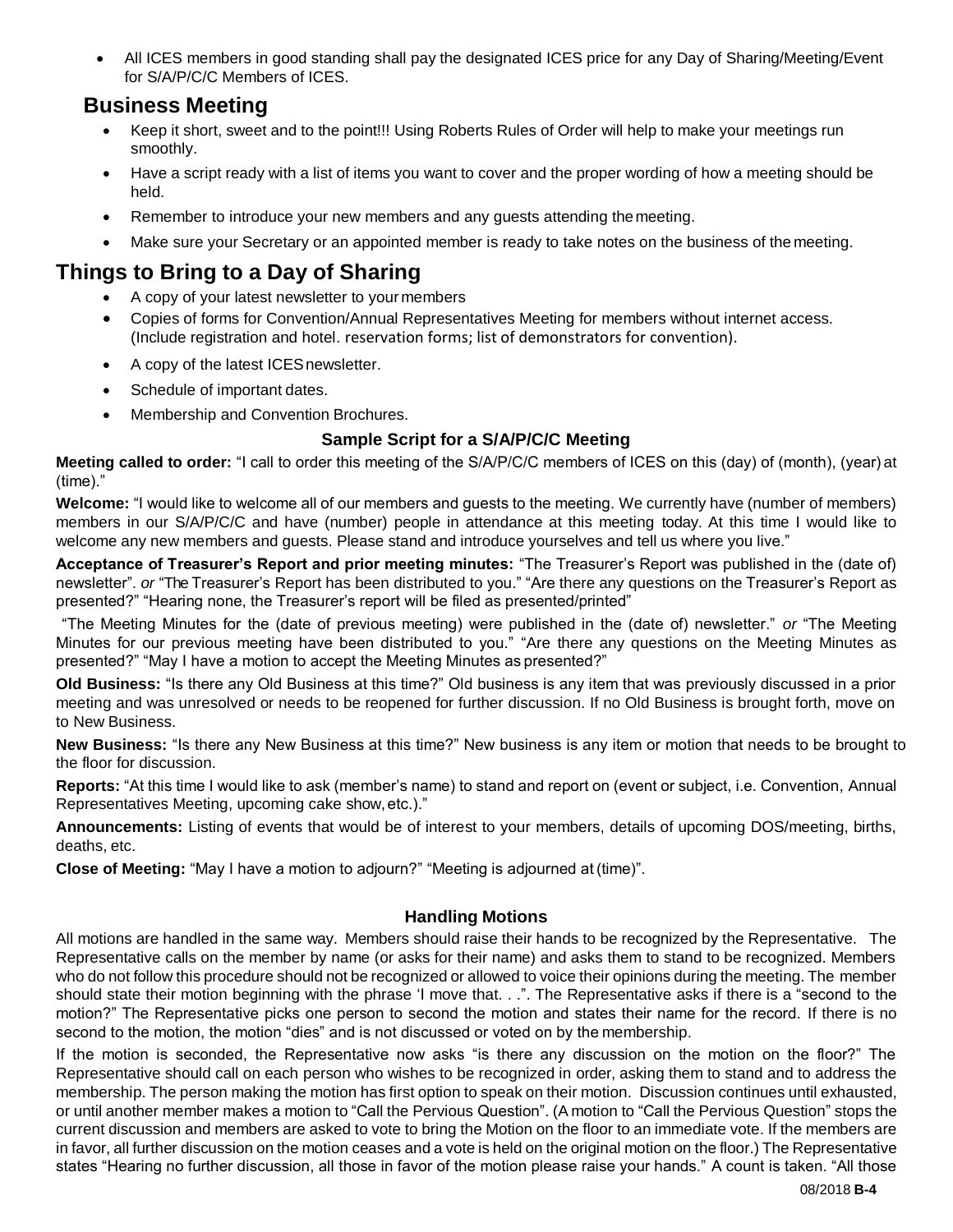opposed?" If the voting is exceptionally close, you may ask for members to vote again by standing to indicate their vote. This makes it easier to count.

Following these procedures makes for a more orderly and manageable meeting.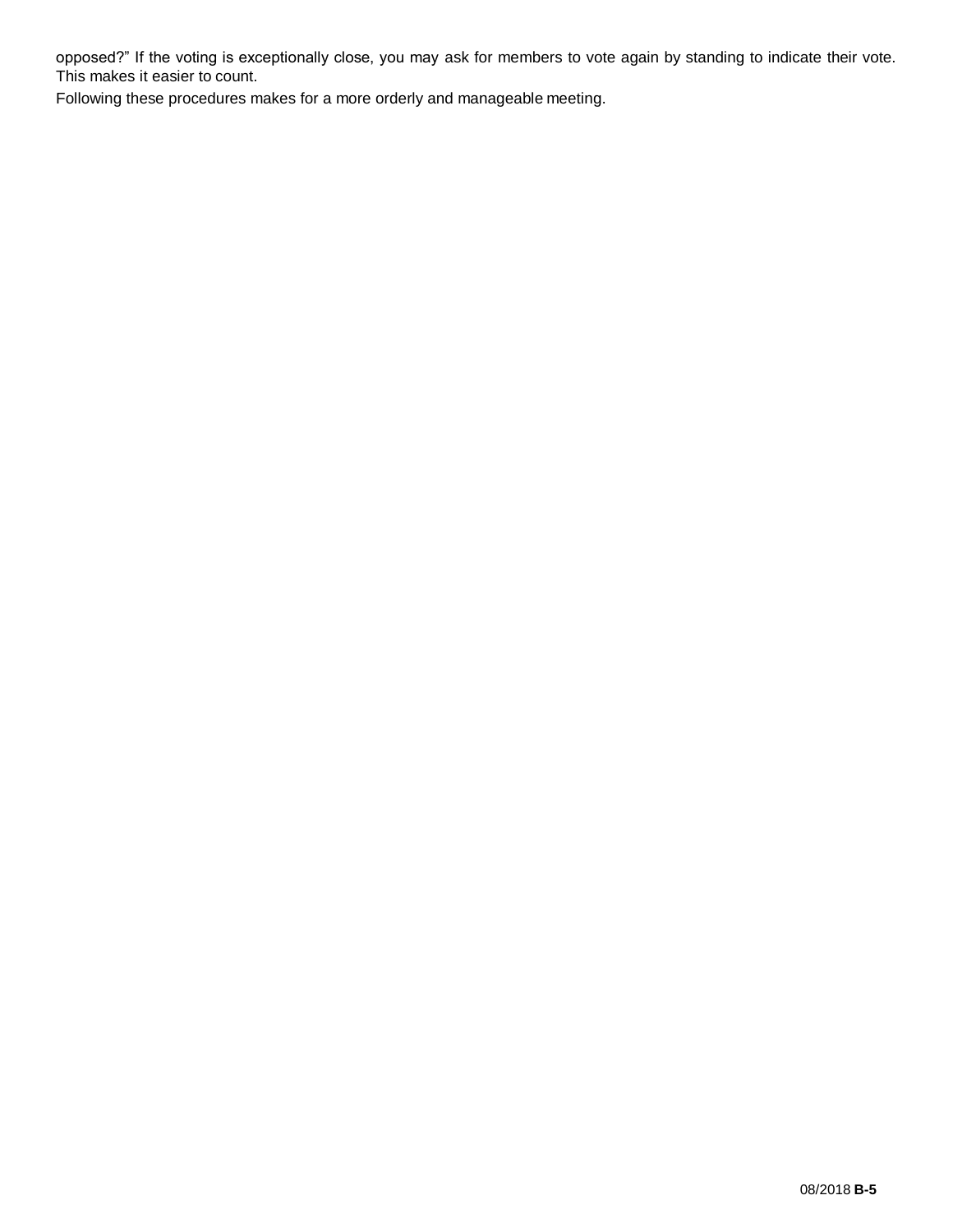## **Finding a Teacher or Demonstrator for your Day of Sharing/Meeting**

So you are planning your next Day of Sharing/meeting. Of course, you want to make it exciting, interesting and above all you want it to be a huge draw for both your members and potential members. One of the best ways to do this is by offering a unique program with a great demonstrator or teacher. But how do you find a great teacher, let alone insure that they show up? Do you pay them? How much? What else can you offer them?

Many Representatives have faced this dilemma at one time or another. Today things are even more complicated by the new popularity of "Celebrity Cake Artists". These high-profile demonstrators can not only can create a big draw for your event, but they can also demand a big price tag. With a well-recognized face from TV or media you can create instant interest from both your members and the general public. But there are two things you can expect: first, scheduling a high demand cake artist may require some flexibility on your part in order to book them, and second, prepare to offer them more monetary compensation than you might normally expect, but we'll get to more on this later.

#### **Let's start with the basics.**

What do your members want to see? Who do they want to see? How much would they be willing to pay to see what they want? Have you ever actually asked them?

One way to assess what your membership wants is to have them fill out a brief survey at your next meeting. Think surveys don't work? Maybe you aren't asking the right questions. Be direct and ask specific easy to answer questions like "Who is the one person you would most like to take a class from?" or "What is the technique you would most like to see demonstrated?". Don't forget to ask the most important question "How much would you be willing to spend to see a demonstration on your ideal topic?"

Once you get your answers, and I suggest offering a raffle prize ticket to all who fill out your survey, compile them and make some selections based on what your members want. Next it is time to see what youroptions are.

#### **Can't afford a big name? First, look to your own members.**

You may be extremely lucky to have many talented members right in your own backyard. Have you ever asked your members about their specialties? In one state for every DOS they have at least one-member demonstration no matter who they have as a guest demonstrator.

#### **Looking for Something New?**

There are many resources available. The first is only a click away. ICES maintain a list of Approved Teachers on its website [www.ICES.org.](http://www.ices.org/) These teachers meet the qualifications set forth by ICES. This is a great starting point and an easy reference. Each teacher lists the sugar mediums they work in and how to contact them.

The ICES Annual Convention and Show is a great way to not only find new demonstrators, but to "test drive" them as well. Ask your members who attend the convention who they thought was a great demonstrator. They may be able to provide the person's contact information and ask the demonstrator if they are willing to travel to your location.

Vendors! Yes, you may think this is an unlikely source, but often showcasing a vendor's unique product can provide an opportunity for a great, and many times, free demo for your group. It can allow your exposure for your members to a product they may not even know exists. Ask your members what great products they have found that might make for a great demo.

Look to your neighboring areas. Many times, a great demonstrator is only a short hop away to a nearby region. Ask that Representative for recommendations on who might make a good fit for your needs.

#### **Star Struck**

Right now we are in a unique period in cake decorating. For the first time ever we, yes, we cake artists, are TV stars and celebrities recognized beyond the cake world. Once only known and appreciated by their happy clients, many cake artists are now treated by the general public as common celebrities. What follows is a unique time where these celebrities can demand celebrity prices for appearances and classes. We've gone from a period where the most expensive class may have cost \$100 per day, to classes with these "cake Celebrities" that can run \$350 and up for 2 hours of instruction. This puts you in an interesting situation that you have to assess with your membership. Would they be willing to pay that price to see their favorite cake star? Could your membership support the cost of paying one of these cake stars with the proceeds you would make on registrations?

Before you run out and contact a cake celebrity, there are a few things you should note. First, they are usually in very high demand you'll need to be flexible with your dates. They will run on their own schedule, not yours. Second, have a back-up plan. If the person you are contracting with is currently involved with a television show they may put those responsibilities first and your event second, and you may not be aware of this until the last minute. Third, make sure everything is spelled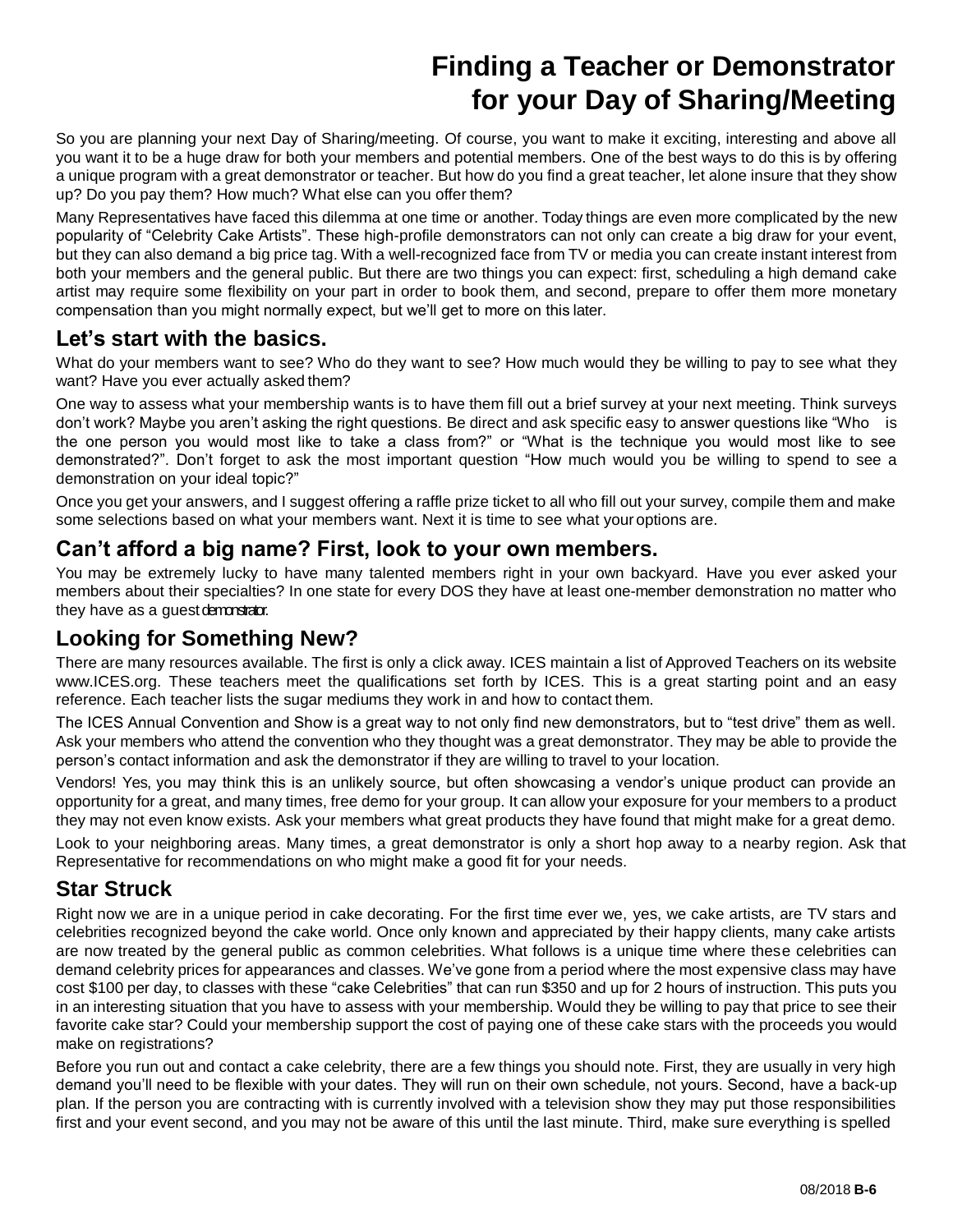out before contracting them — dates, prices, times, demo or class length, lodging, transportation, etc. Last, make sure your budget can support what they are asking. Don't over-extend your treasury on the hope that you will have enough registrations to cover the cost of their appearance. Be realistic in yourexpectations.

#### **Just Ask!**

Think you can't get your first choice? As they say, it never hurts to ask. The most they can say is no. But you should be prepared if they say yes. So how do you make contact? Usually the best way to contact someone initially is by e-mail. This way you can give them all the details without putting them on the spot. Know what you want from them ahead of time. Give them your preferred dates, what you would like them to demo or teach, your budget, how many people you might be expecting. If you do not hear back from them, follow up with another e-mail or even a phone call. Always be polite and friendly and try to give them a realistic overview of how many people to expect and what your typical DOS/meeting would be like. Try to contact them as soon possible to give everyone enough planningtime.

#### **Finalizing the Details**

Once contact has been made and the initial details have been ironed out, it is time to make sure everyone agrees on the specifics. The best way to do this is to make a contract with your demonstrator/teacher. The contract should list: the dates, the contact information of the demonstrator/teacher, subject of demonstration/class, length of demonstration/class, cost per student or demo fee, the minimum/maximum number of students per class, special facilities or equipment needed for the demonstration/class, whether they would like to have a vending table at the event, if you are offering the teacher/demonstrator any traveling expenses, lodging, or complimentary meals. The more details you can firm up, the better for everyone's expectations. A contract ensures that your group will receive what it is expecting from your demonstrator/teacher and it is also your job to live up to your end of the contract.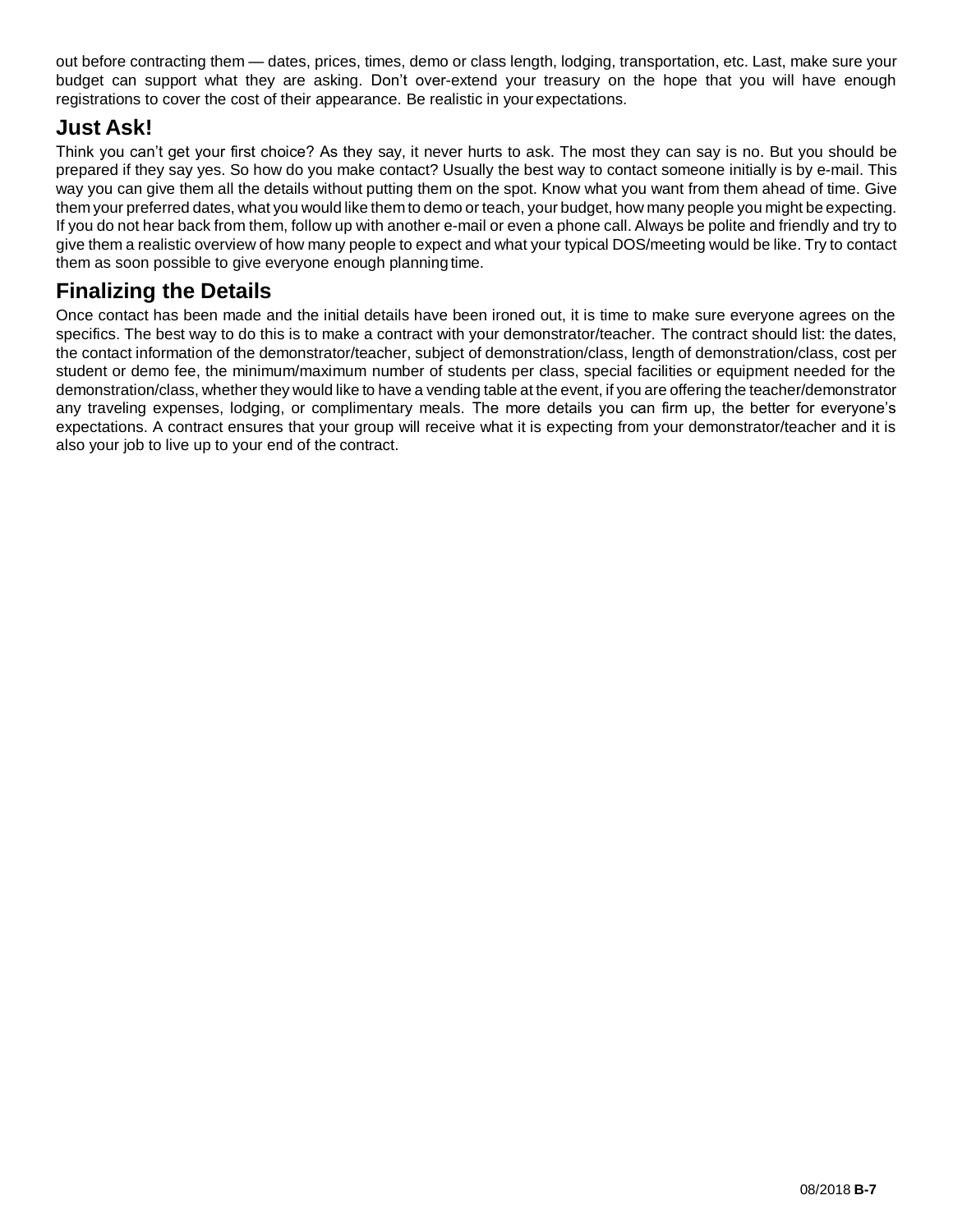## **Sample Teacher and Demonstrator Agreement**

<span id="page-8-0"></span>

| Representative: Network and the set of the set of the set of the set of the set of the set of the set of the set of the set of the set of the set of the set of the set of the set of the set of the set of the set of the set      |  |
|-------------------------------------------------------------------------------------------------------------------------------------------------------------------------------------------------------------------------------------|--|
|                                                                                                                                                                                                                                     |  |
|                                                                                                                                                                                                                                     |  |
|                                                                                                                                                                                                                                     |  |
|                                                                                                                                                                                                                                     |  |
| Please read this agreement carefully and fill in any blank areas as required or change any information that is incorrect.                                                                                                           |  |
|                                                                                                                                                                                                                                     |  |
|                                                                                                                                                                                                                                     |  |
|                                                                                                                                                                                                                                     |  |
|                                                                                                                                                                                                                                     |  |
|                                                                                                                                                                                                                                     |  |
| Cell Phone: <u>Cell Phone:</u> Cell Phone: Cell Phone: Cell Phone: Cell Phone: Cell Phone: Cell Phone: Cell Phone: Cell Phone: Cell Phone: Cell Phone: Cell Phone: Cell Phone: Cell Phone: Cell Phone: Cell Phone: Cell Phone: Cell |  |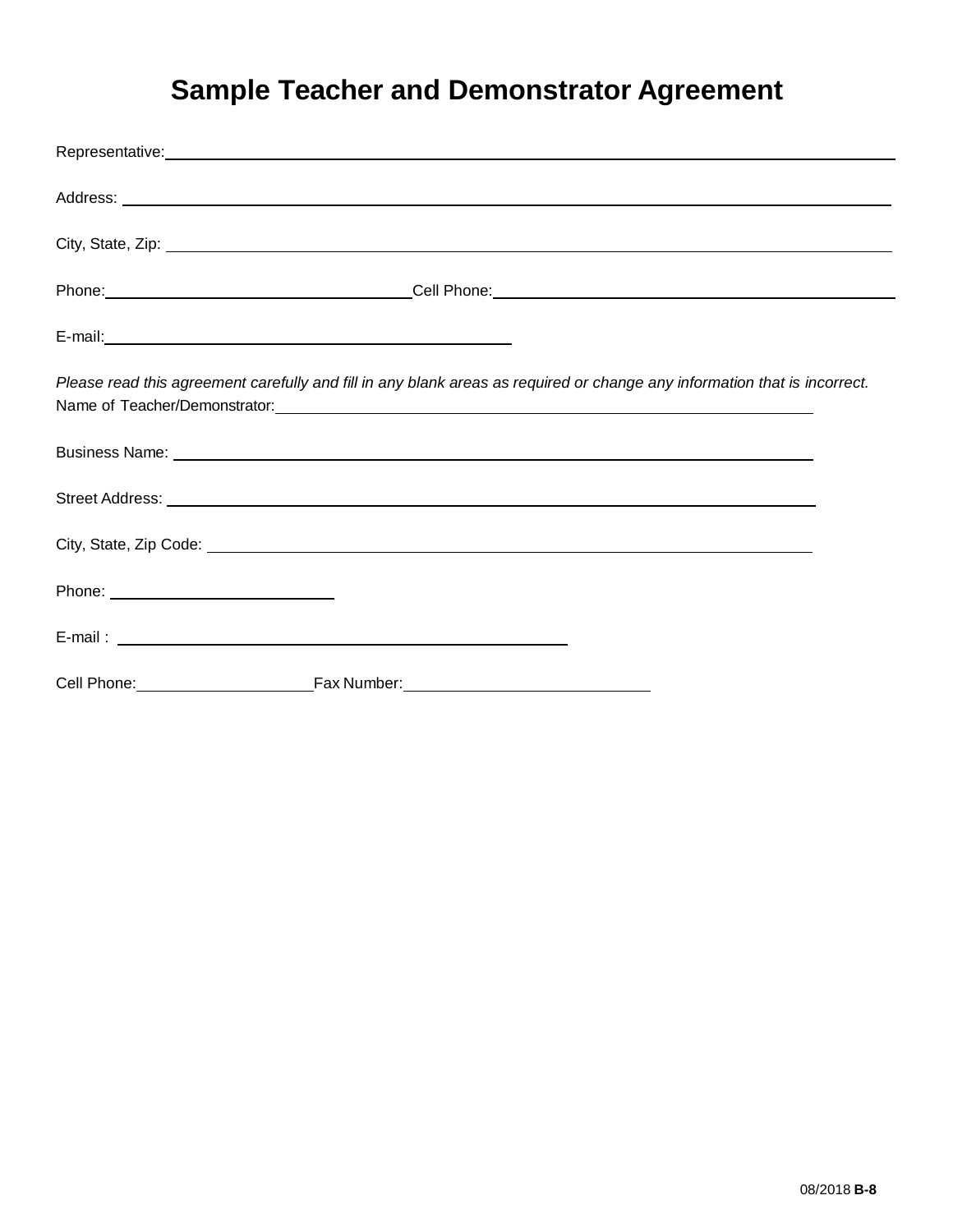### **CLASS I**

| Location of Class: Note and Security and Security and Security and Security and Security and Security and Security and Security and Security and Security and Security and Security and Security and Security and Security and       |
|--------------------------------------------------------------------------------------------------------------------------------------------------------------------------------------------------------------------------------------|
| Date of Class: <u>contract and contract and contract and contract and contract and contract and contract of the set</u>                                                                                                              |
|                                                                                                                                                                                                                                      |
|                                                                                                                                                                                                                                      |
| Title of Class: <u>example and contract and contract and contract and contract and contract and contract and contract of the set of the set of the set of the set of the set of the set of the set of the set of the set of the </u> |
|                                                                                                                                                                                                                                      |
| <u> 1999 - Johann Harry Harry Harry Harry Harry Harry Harry Harry Harry Harry Harry Harry Harry Harry Harry Harry</u>                                                                                                                |
| ,我们也不会有什么。""我们的人,我们也不会有什么?""我们的人,我们也不会有什么?""我们的人,我们也不会有什么?""我们的人,我们也不会有什么?""我们的人                                                                                                                                                     |
| Minimum number of Students: Maximum number of Students: 1986                                                                                                                                                                         |
| Deadline Date for Registration: Deadline Date for Registration:                                                                                                                                                                      |
|                                                                                                                                                                                                                                      |
|                                                                                                                                                                                                                                      |
| Vendor Table: Y/N                                                                                                                                                                                                                    |
| Do you need a helper for this class: Y/N                                                                                                                                                                                             |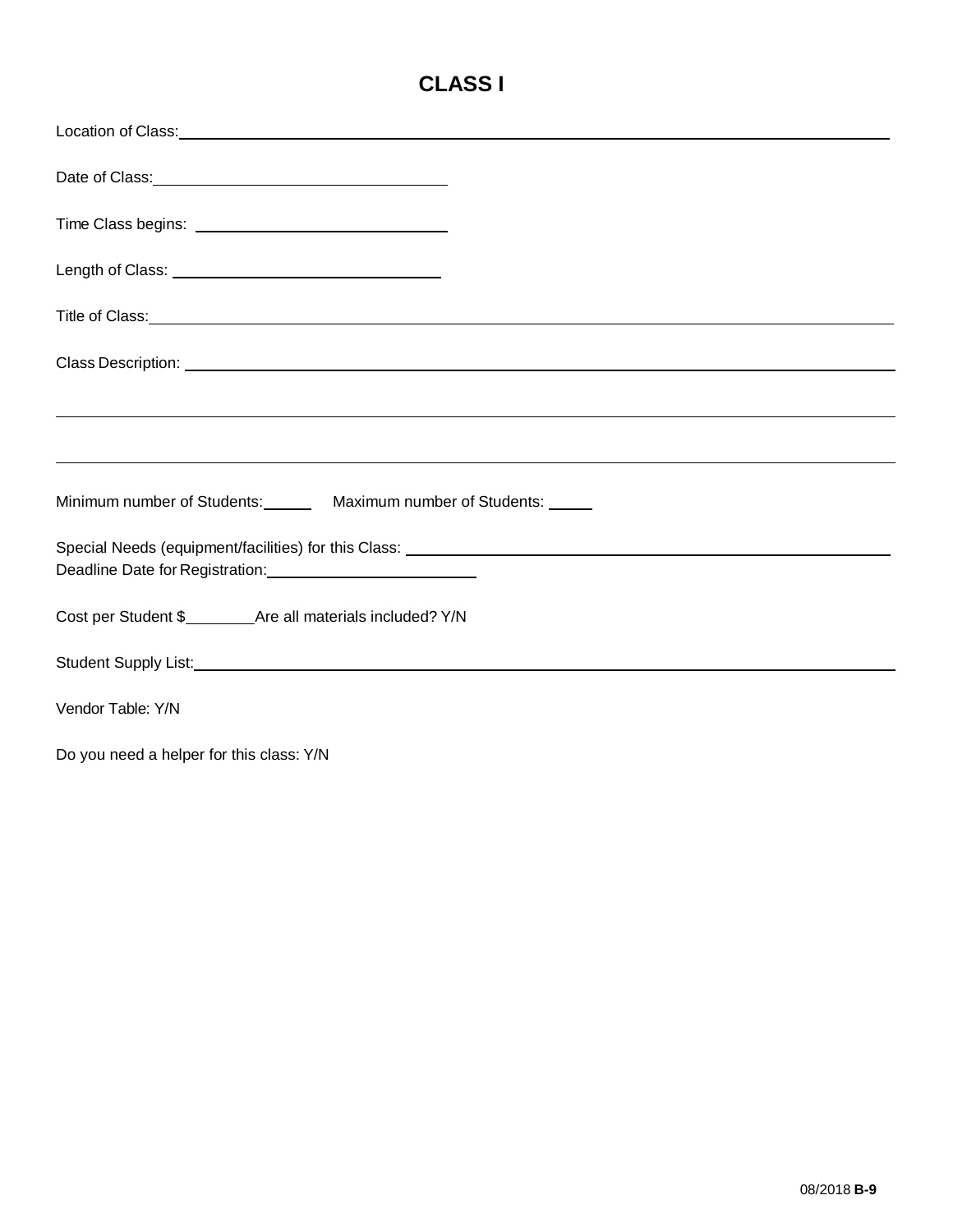### **CLASS II**

| Location of Class: <u>contract and contract and contract and contract and contract and contract and contract and contract and contract and contract and contract and contract and contract and contract and contract and contrac</u> |  |  |
|--------------------------------------------------------------------------------------------------------------------------------------------------------------------------------------------------------------------------------------|--|--|
| Date of Class: <u>contract and contract and contract and contract and contract and contract and contract and contract and contract and contract and contract and contract and contract and contract and contract and contract an</u> |  |  |
|                                                                                                                                                                                                                                      |  |  |
|                                                                                                                                                                                                                                      |  |  |
| Title of Class: <u>example and contract and contract and contract and contract and contract and contract and contract of the set of the set of the set of the set of the set of the set of the set of the set of the set of the </u> |  |  |
| Class Description: <u>example and the contract of the contract of the contract of the contract of the contract of the contract of the contract of the contract of the contract of the contract of the contract of the contract o</u> |  |  |
| <u> 1990 - Andrea Barbara, Amerikaansk politiker (d. 1980)</u>                                                                                                                                                                       |  |  |
| ,我们也不会有什么。""我们的人,我们也不会有什么?""我们的人,我们也不会有什么?""我们的人,我们也不会有什么?""我们的人,我们也不会有什么?""我们的人                                                                                                                                                     |  |  |
| Minimum number of Students: Maximum number of Students: 1986                                                                                                                                                                         |  |  |
|                                                                                                                                                                                                                                      |  |  |
| Deadline Date for Registration: Deadline Date for Registration:                                                                                                                                                                      |  |  |
|                                                                                                                                                                                                                                      |  |  |
|                                                                                                                                                                                                                                      |  |  |
| Vendor Table: Y/N                                                                                                                                                                                                                    |  |  |
| Do you need a helper for this class: Y/N                                                                                                                                                                                             |  |  |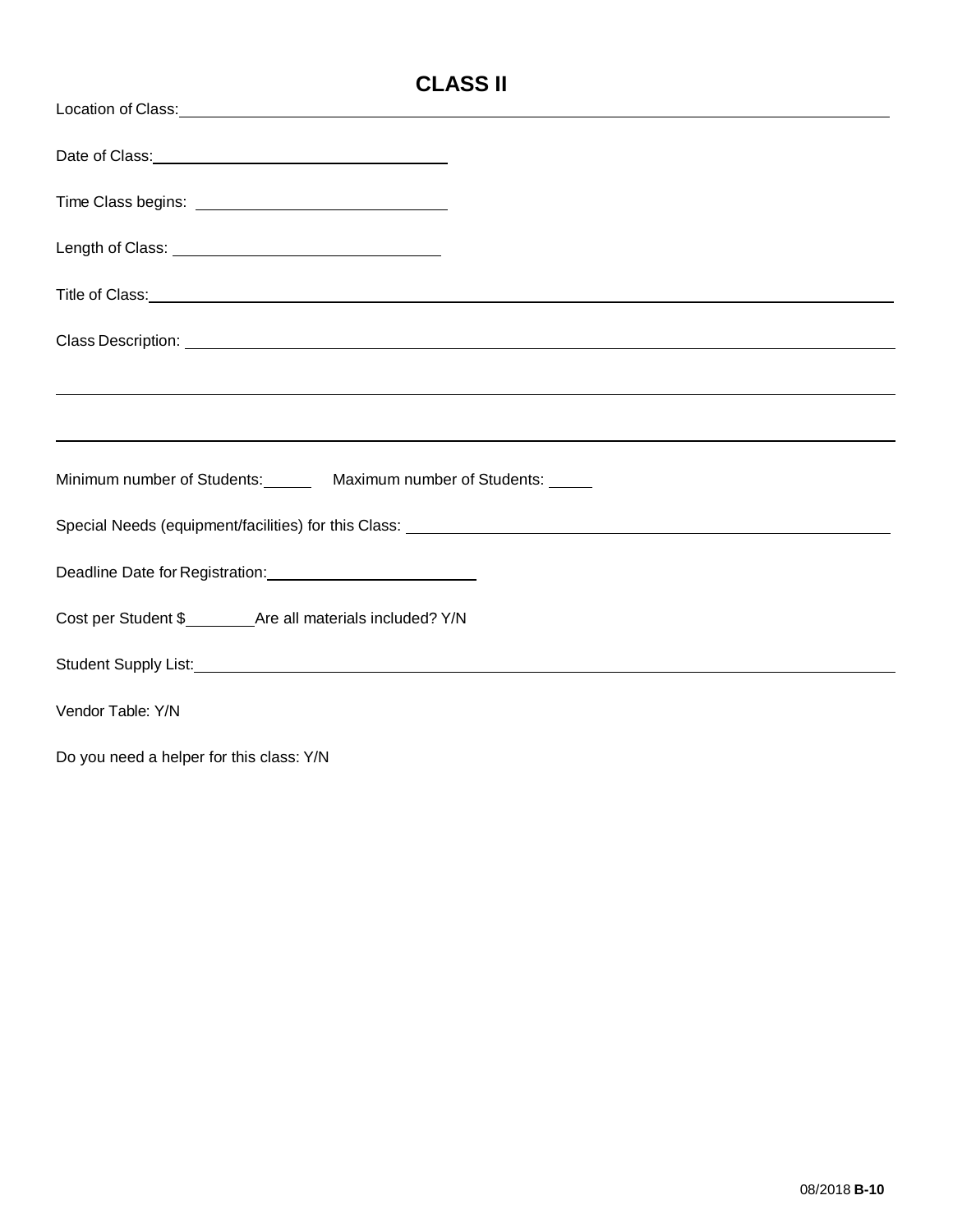### **DOS/Meeting DEMO I**

| Time of Demo__________________                   | Length of Demo: _________________ |
|--------------------------------------------------|-----------------------------------|
|                                                  |                                   |
|                                                  |                                   |
|                                                  |                                   |
| Vendor Table: Y/N                                |                                   |
| Do you need a helper for this demonstration: Y/N |                                   |
|                                                  |                                   |

### **DOS/Meeting DEMO 2**

| Location of Demo:<br><u> Location</u> of Demo:                                                                                          |                                    |
|-----------------------------------------------------------------------------------------------------------------------------------------|------------------------------------|
|                                                                                                                                         |                                    |
| Time of Demo__________________                                                                                                          | Length of Demo: __________________ |
|                                                                                                                                         |                                    |
|                                                                                                                                         |                                    |
| Special Needs (equipment/facilities) for this Demo: Manual Assemblue Control of the Special Needs (equipment/facilities) for this Demo: |                                    |
| Vendor Table: Y/N                                                                                                                       |                                    |
| Do you need a helper for this demonstration: Y/N                                                                                        |                                    |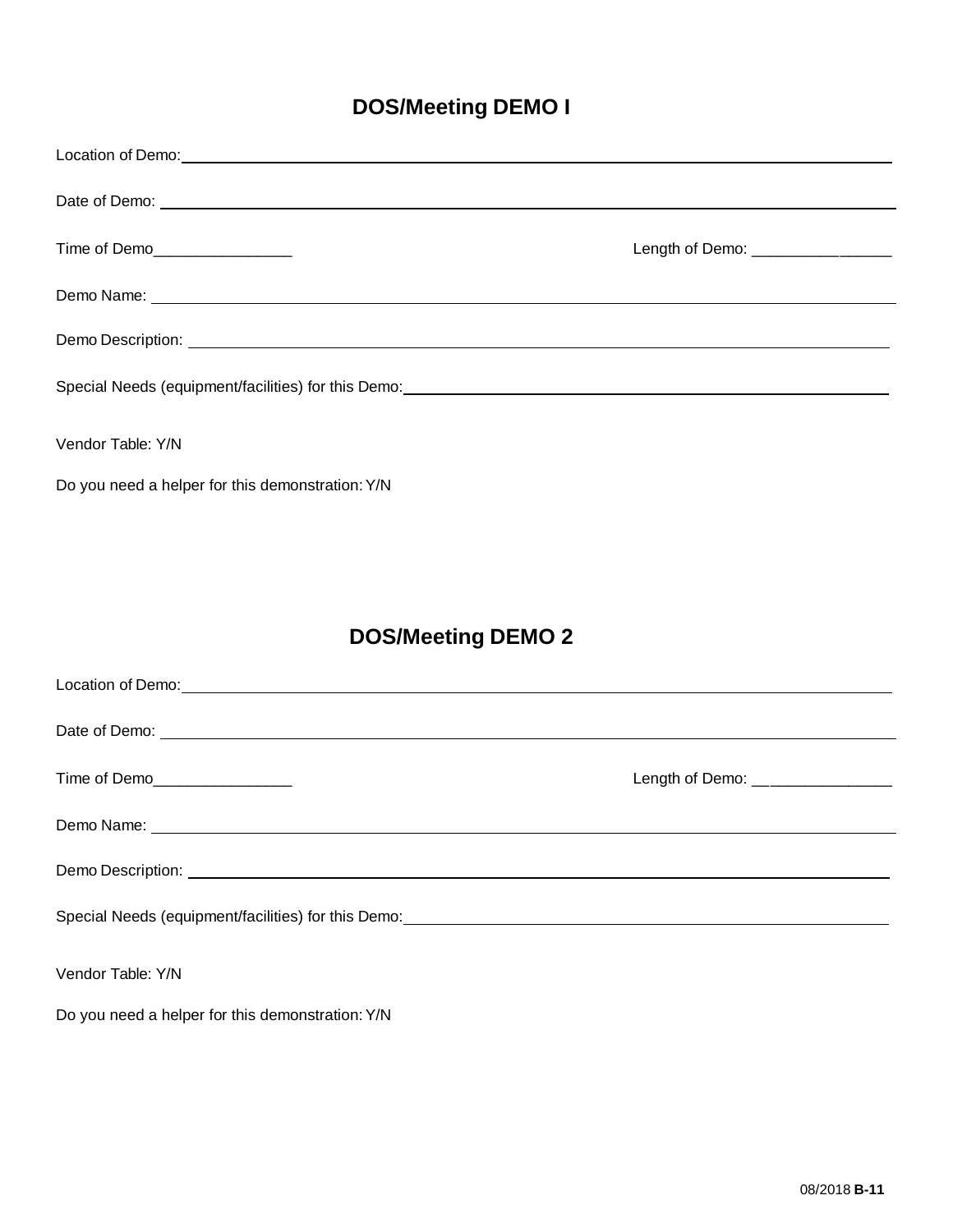#### **GENERAL AGREEMENT**

| <b>Additional Comments:</b> |
|-----------------------------|

*ICES S/A/P/C/C will do everything within its power to promote the classes and Day of Sharing/Meeting to insure an acceptable turnout and registration for the event, but makes no guarantee that the numbers requested for minimum enrollment will be met. ICES S/A/P/C/C assumes no responsibility for compensating the teacher/demonstrator if minimum registration numbers are not met. The teacher / demonstrator will be paid only for the number of students who have enrolled and paid at the time of the class. The teacher/demonstrator*  will be informed on a weekly basis of the registration numbers and has the right within (seven) 7 days of the classes/demo to decide if *they are still willing to teach the class if the class minimum has not been met. At that time, the teacher/demonstrator must notify the ICES*  S/A/P/C/C Representative in writing (by e-mail to sale of their decision. The contract will not be terminated until you receive *a confirmation from the ICES S/A/P/C/C Representative confirming the cancellation.*

*Please keep in mind that many cake decorators make decisions at the last minute, and that many time the final numbers for classes can change during the final week of the registration period.*

Teacher/Demonstrator Signature

Date and the contract of the contract of the contract of the contract of the contract of the contract of the contract of the contract of the contract of the contract of the contract of the contract of the contract of the c

S/A/P/C/C of ICES Representative Signature

Date and the contract of the contract of the contract of the contract of the contract of the contract of the contract of the contract of the contract of the contract of the contract of the contract of the contract of the c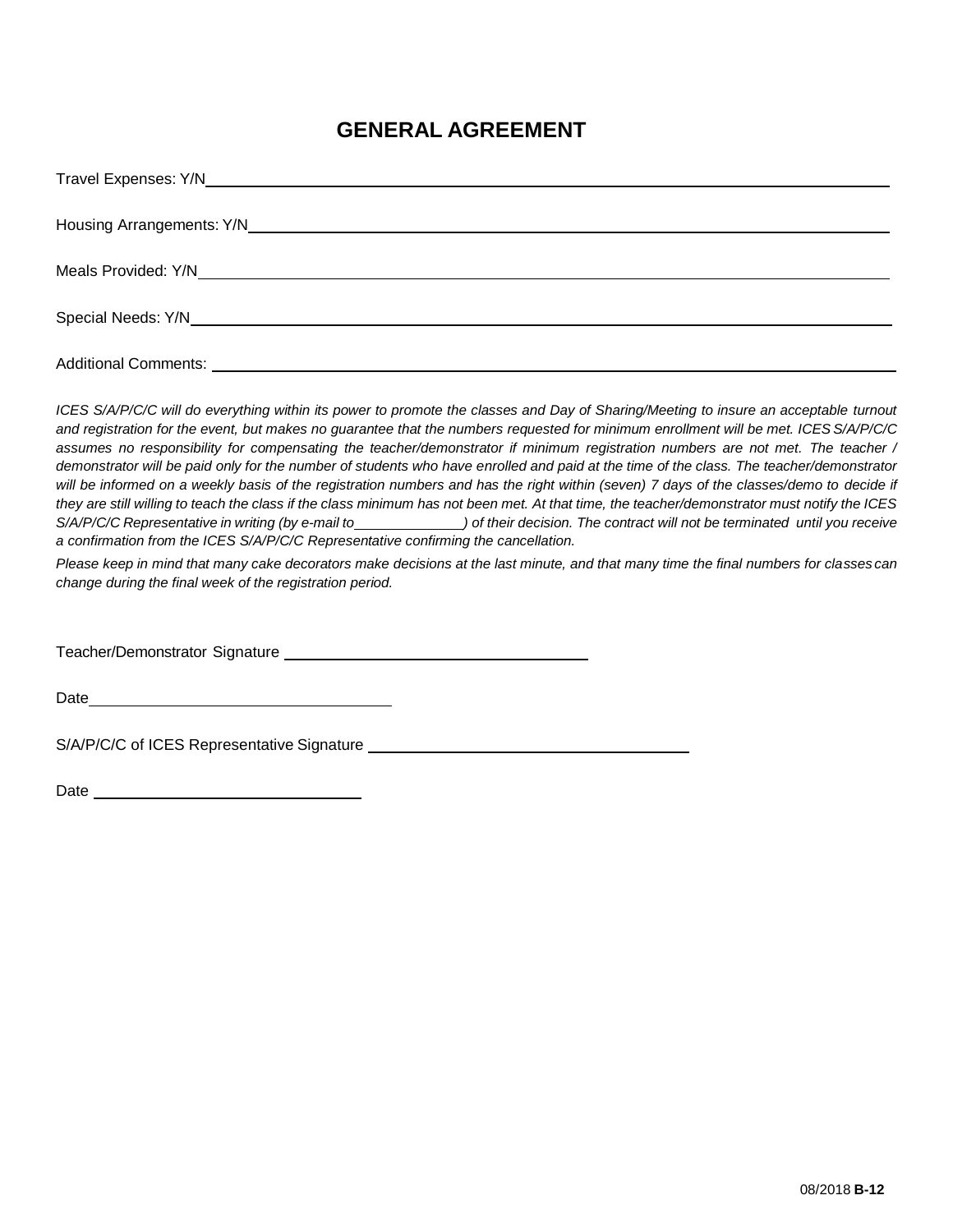## Promoting ICES in the 21st Century

#### <span id="page-13-0"></span>**Publicity Ideas to Promote ICES**

<span id="page-13-1"></span>Someone once said that if you don't have a website, you don't exist. While you may want to have an incredible website for your local S/P/A/C/C, that may not be realistic for every group. There are all sorts of more traditional ways to get the word out and promote your group. From the simple and inexpensive, to the more elaborate, here are some other resources to get you started.

#### **Internet Presence:**

#### <span id="page-13-3"></span><span id="page-13-2"></span>**Websites:**

[www.godaddy.com](http://www.godaddy.com/) domain names, site hosting, instant websites (Website Tonight). Always look for online coupons that can save you as much as 30% off the cost of your site. Great phone support for first time users. They will walk you through anything. One drawback, you must have a webmaster who will update your pages. Find some- one in your group who can do this. Good programs to use to create websites: WordPress Adobe's Dreamweaver (more advanced) and several others.

#### <span id="page-13-4"></span>**Facebook.**

www.facebook.com It's free and all you need is an e-mail address. Make a fan page with multiple administrators. Easy to control posts and removal, you can limit access to who can post, get instant gratification and instant updating, posting of photos, links to websites and other Facebook pages, forums and chats. When choosing a name, always have ICES in it (ICES Ohio, Mass ICES, ICES 11) so people can find you easily.

#### <span id="page-13-5"></span>**Pinterest.**

[www.pinterest.com.](http://www.pinterest.com/) This form of social media lets your members subscribe to your page and "re-pin" their favorite items to their own pages. You can "pin" favorite photos, webpages, YouTube videos, or other Pinterest pages to your own page.

#### <span id="page-13-6"></span>**Instagram.**

With Instagram it's all about the pictures &/or videos. Everyone loves to see what they are making in a class or DOS. Don't forget to add a link in your "bio" back to your states' webpage so your followers can get more information.

#### <span id="page-13-7"></span>**Twitter.**

Tweeting about your event goes beyond your state list of ICES members and can help you pull in new membership. Be sure to add a link back to your webpage &/or Facebook page along with an email address for contact. Video links or pictures can help you in your promotion as well.

#### <span id="page-13-8"></span>**Printed Items:**

Business cards, tri-folds, postcards, banners, buttons, labels, pens, decals, etc. [www.Vistaprint.com](http://www.vistaprint.com/) has special offers through [www.vistaprint.com/charity](http://www.vistaprint.com/charity) for non-profits. Amazing specials once you sign up and have them send you e-mails. Quick turnaround, nice products.

[www.zazzle.com,](http://www.zazzle.com/) [www.cafepress.com](http://www.cafepress.com/) are great places to order one or more items with your logo on them. Upload your logo or image and have members order what they want from the site. Jackets, t-shirts, mugs, mouse pads, shirts,etc.

MAKE SURE you upload a VERY HIGH quality image of your logo to any service you choose. Follow the sites instructions and get an online proof to check for color, spelling and image quality.

#### <span id="page-13-9"></span>**Imprinted Items:**

[www.Embroidme.com](http://www.embroidme.com/) has local stores and is also on the web. Nice prices and good selection of products. With imprinted items, the more you order the cheaper it is per piece, but do not buy more than you plan to use or sell. Also check with local silk screeners and embroidery places. Sometimes you can bring in your own items for them to imprint, but they will usually charge you a surcharge. Most offer a wide selection from catalogs of merchandise you can chose from. Always ask for a sample before you order and print them. Check that the quality is what you were expecting. Also ask how your artwork should be prepared to get the best image. Always obtain multiple quotes and look at samples of their work on similar items. You may be surprised at the variety of quality youencounter.

#### <span id="page-13-10"></span>**Media:**

Local papers usually run free listings for non-profit events. Most small newspapers love to have good quality photos to run along with the story or listing and you would be expected to supply these. The more professional and interesting the photo, the more likely they will use it. Remember to make your listing short but complete. Stick to your "W"'s: Who, What, When and Where, and get your information to them in time for their deadlines. Cultivate a source at your local paper who you can provide information to and establish a good working relationship with them.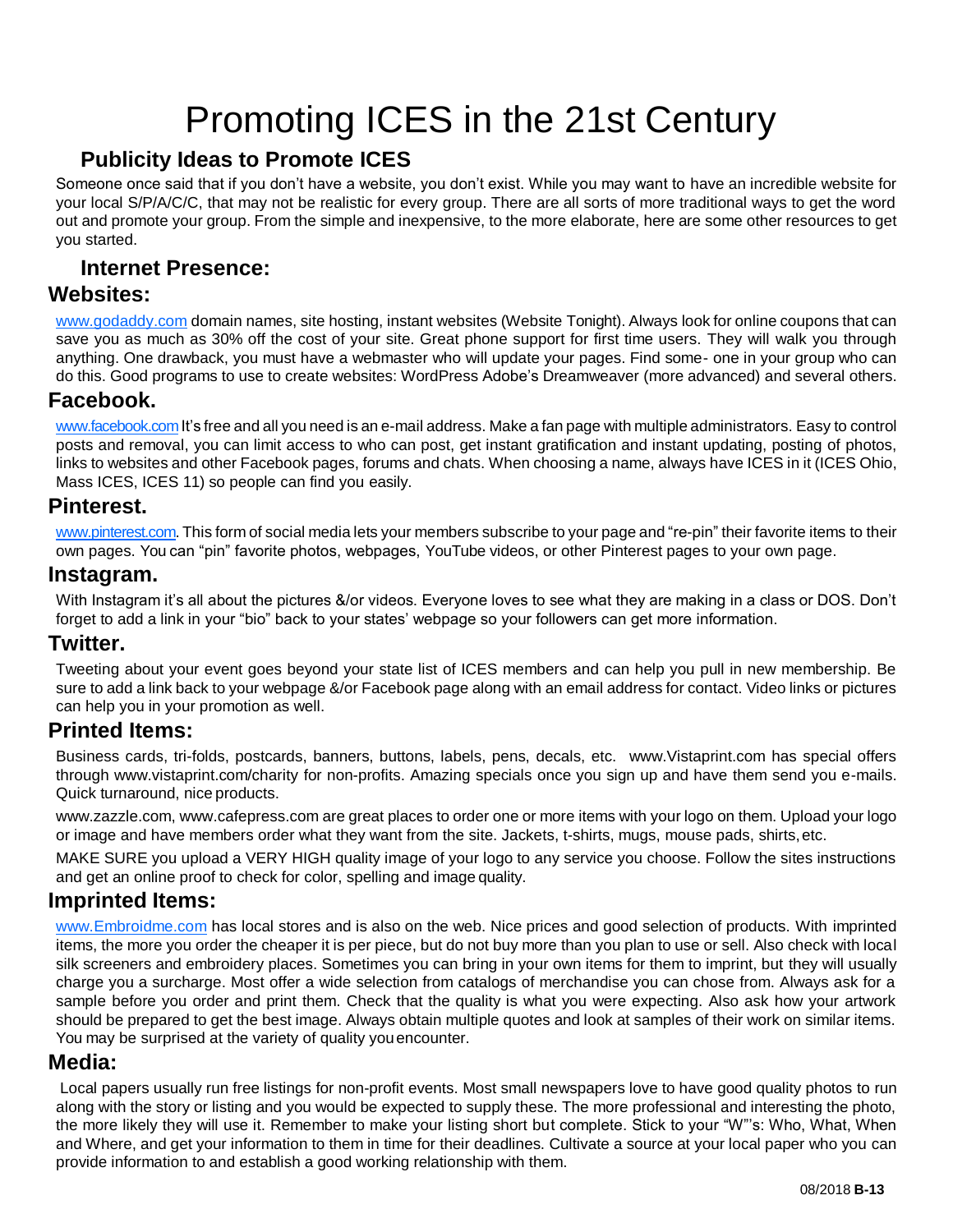Local Cable TV stations often have a channel just for local listings. Many local cable channels also provide the facilities and training to tape programs of interest. Why not tape a few episodes that feature great cake decorators in your group? Right now cake decorating TV programs are big hits. Make sure you mention how viewers can find your group.

#### <span id="page-14-1"></span><span id="page-14-0"></span>**Create a Publicity Position to Add to your Core Committee This person should:**

- Make sure your Day of Sharing/Meeting dates are placed on the ICES website (www.ices.org), Chapter/group website, and cake message boards. https://secure.ices.org/business/forms/event-submissions/
- Get ICES Membership brochures in both English and Spanish from the ICES Publicity Chairman for disbursement to your local cake supply stores, culinary and vocational schools, libraries and community centers.
- Have your DOS/meeting listed in the ICES Newsletter. Contact the ICES Newsletter Editor at ICES Newsletter Editor at [newsletterchairman@ices.org](mailto:newsletterchairman@ices.org) by the 20th of the month, at least two months in advance before your event. American Cake Decorating web- site may list your event for free if info is provided to them at least two to three months before your event.
- Take pictures of your events in high resolution (digital cameras: 12 mega pixels or higher) and write an article to go with them to submit to the ICES Newsletter. See your members and group in print!
- Contact the food editors of local newspapers and share special things your membership/Chapter is doing. Many times they will give you a free write-up.
- Most areas have an educational or community channel on cable. They love to give spots to groups with special interests.
- Be the door greeter at your Day of Sharing/Meeting. Welcome and invite the new attendees to sit with the seasoned members. Give visitors a small gift (cookie cutter, recipe, etc.).
- Do a "mixer" during the registration time so people are encouraged to socialize outside their comfort zone.
- Make sure everyone wears a name tag with large print that includes their first name and the city/state where they live. Members may find someone who lives near them that they didn't know.

#### <span id="page-14-2"></span>**Get your membership/Chapter Interested in a Community Event**

- 1. Community groups at local churches are a great venue. Plan a mother/child (age 8-14) sugar art day. Whet their petites and announce your Day of Sharing/Meeting with a flyer that includes all needed info.
- 2. Volunteer to do a demonstration at your local school's career day. Have cupcakes for the students todecorate.
- 3. The vocational schools and community colleges are always looking for demonstrations or one-day classes for their students through community education. Introduce them to the world of sugar art and they will come. Ask if you can pass out ICES brochures to the students.

#### *The youth of today is our future tomorrow!*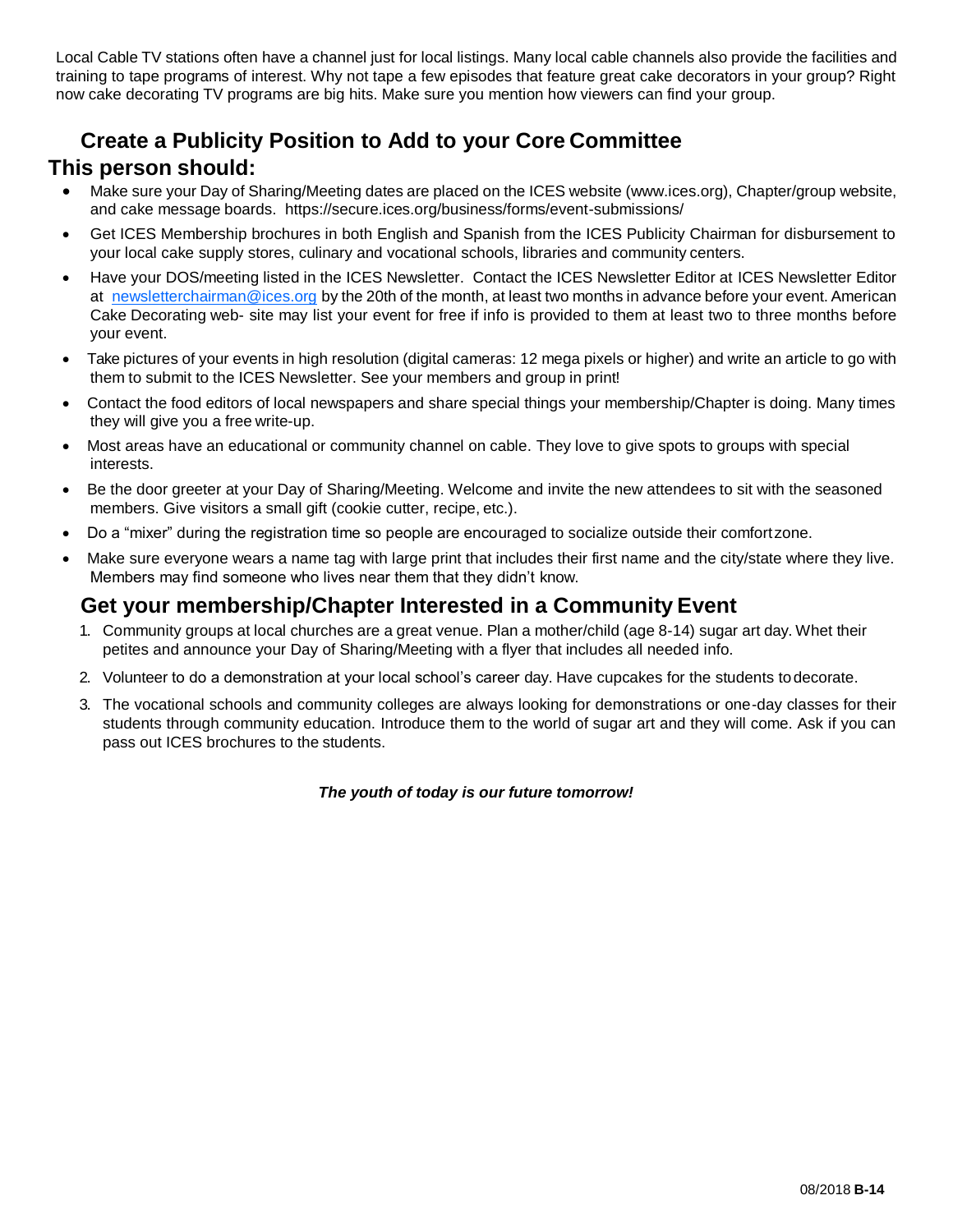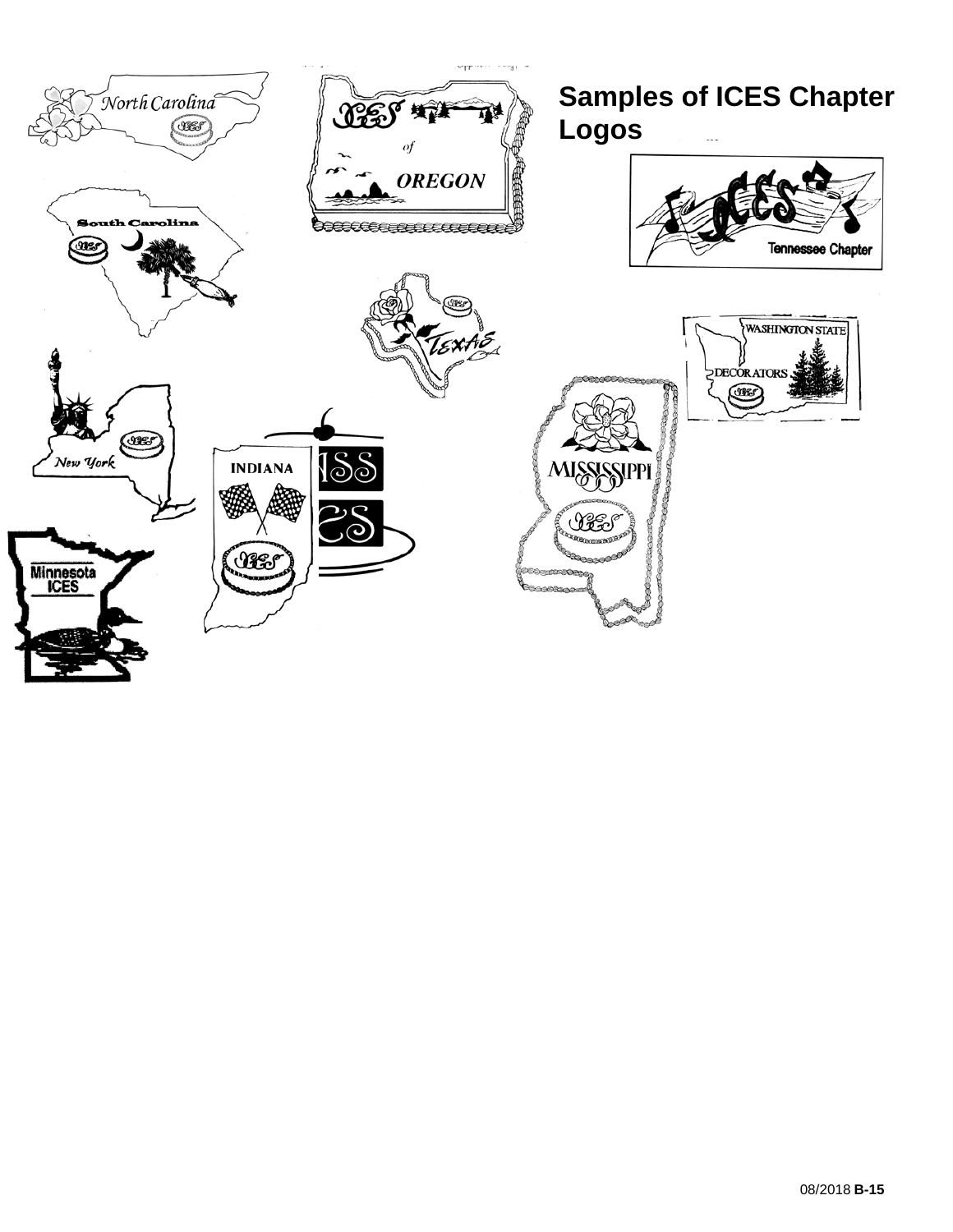## ICES Logo Usage



<span id="page-16-0"></span>The ICES logo is a registered trademark comprised of the cake with interlocking letters and the name of the organization to the right as shown above.

Representatives are allowed to use the ICES logo or just the cake with interlocking letters for:

- Representative correspondence with membership (S/A/P/C/C newsletters, mailings)
- Banners, signs, flags for promotion of ICES membership
- Certificates of appreciation
- Scholarship certificates
- Stationery for promoting ICES business
- Days of Sharing and cake shows Chaptersonly

The ICES logo or just the cake with interlocking letters may not be usedfor:

- Meetings and cake shows Non-Chapters
- Monetary gain

Chapters may develop their own logo, which incorporates the ICES logo with the following provisions:

- The ICES logo must be used either in its entirety or just the cake with interlocking letters, but neither may be altered.
- Nothing else may touch or overlay the ICES logo or cake with interlocking letters.
- Final logo designs should be approved by your membership before submittal to the Logo Chairman for approval.
- You must submit a drawing of your logo to the Chairman of the Logo Committee for approval by the ICES Logo Committee and the ICES President.. Any change in an approved logo must be resubmitted the Logo Chairman and Committee for approval.

Chapters may develop their own logo *without* using the ICES logo with the following provisions:

• You must submit a drawing of your logo to the Chairman of the Logo Committee for approval by the ICES Board of Directors. Any change in an approved logo must be resubmitted for Board of Director approval.

Non-Chapters may develop their own logo but may not incorporate the ICES logo into their design:

Final logo designs should be approved by your membership before submittal to the Logo Chairman for approval.

Non-Chapter logos do not have to be approved by the Board, but a copy must be sent to the Logo Committee Chairman.

<span id="page-16-1"></span>Digital forms of the ICES logo are available on the [www.ICESReps.org](http://www.icesreps.org/) website.

### **Some Tips for Developing your Logo**

- Keep it clean and neat try not toincorporate too many elements into your design. Get the basic message across fast. Think about what you want your logo to "say" about yourgroup.
- Think big and small. Enlarge your proposed logo to poster size and see how it looks, then reduce it to 1" square and see how it looks. Does it hold together well in both circumstances?
- Color vs. Black and White. Make sure your logo reads well in both instances. You may want to make two versions, a black and white line version and a full color version.
- Imagine the possibilities. What is your logo going to be used for? If you mainly want to make embroidered goods, find out what the limitations are before designing your artwork. Silk screening t-shirts? Different specifications may apply. Small enameled pins? You get the idea. Merchants are more than happy to look over what you have and make suggestions that can save you big money and heartache later.
- Always start with clean artwork. If you can create your artwork on the computer to begin with, you will always have a clean, resizable image. The main ICES logo is available in multiple formats from the icesreps.org resource page.
- Some states incorporate the outline of their state in the logo, you may or may not wish to do this. Others incorporate other elements like the state flower, birds, or other symbols. But always remember to think cake!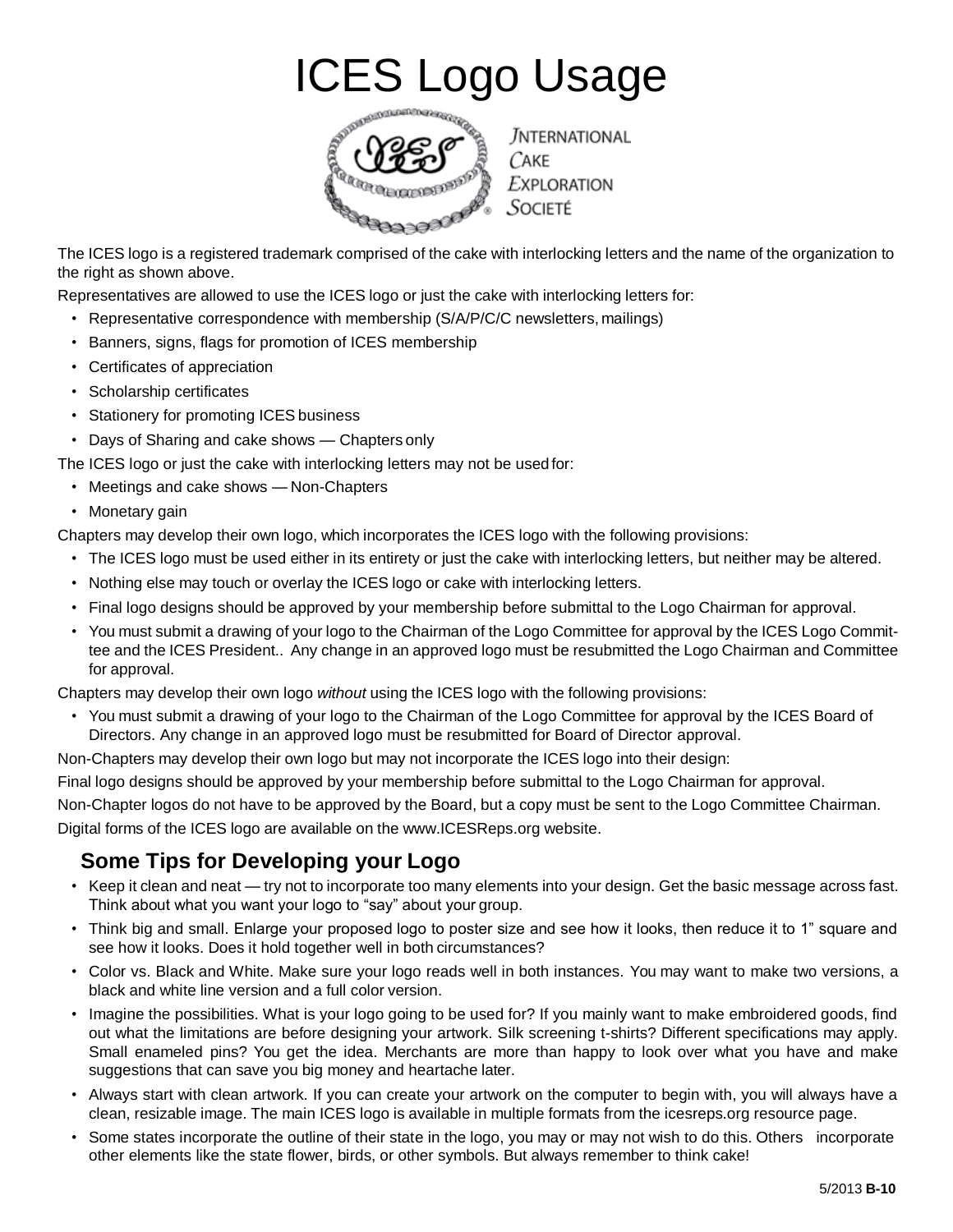## <span id="page-17-0"></span>ICES S/A/P/C/C **Newsletters**

#### <span id="page-17-1"></span>**Why should I do a state newsletter?**

- •To communicate valuable information to your members and announce your upcoming DOS/Meetings.
- •To give recognition to your members.
- •To publicize events.
- •Reminders (i.e. Don't forget to register for Convention!)
- •Calendar of events
- •Links to your state's social media sites
- •Advice column
- •Information on classes and teachers throughout the state
- •Photographs taken at state events.
- •To encourage support for the organization.
- •To promote the organization.

#### <span id="page-17-2"></span>**What should I not put in my state newsletter?**

• Copyrighted material

#### <span id="page-17-3"></span>**How often should I publish a newsletter?**

- Members should be informed of upcoming DOS/Meetings at least 20 - 60 days prior to the event. This is a good opportunity to send out a Newsletter
- You don't have to wait until a Day of Sharing/Meeting or other event. to send out aNewsletter.
- Establish a set schedule for newsletter publication. Consider the time needed to do it, the amount of information you have, the amount of help you have, and the money you have available.

#### <span id="page-17-4"></span>**How should I Create my Newsletter?**

- Most S/A/P/C/C's choose to create and distribute their newsletters digitally. Many graphic and text editing programs can be used, but the final version, if distributed by e-mail, should be in a popular widely accepted format such as a PDF.
- Distributing your newsletter in a digital format allows for greater creativity in the use of graphics, color, photographs, and more pages all without the added expenses of printing and postage.

#### <span id="page-17-5"></span>**What should I put in my local newsletter?**

Try to make your newsletter appealing to all your members. Remember that the larger your membership, the more diverse its interests will be.

- Hints/tips
- Recipes
- Patterns/designs
- How-to Articles
- Announcements of/directions to special events (state Day of Sharing/Meeting, other states' Days of Sharing/

Meetings)

- New member welcomes
- Book/product reviews
- **Interviews**
- Cartoons, games
- links to your states' social media sites
- Member birthdays
- Opening Letter from your Representative
- How to contact Representative, Alternate Representative, Secretary, andTreasurer
- Lists of cake decorating shops
- Material from recent ICES newsletters
- Material copied from other sources—unless you give proper credit
- <span id="page-17-6"></span>• News of members (births, weddings, illnesses,etc.)

#### **Where are some good sources for material to put in my state newsletter?**

- Your members
- Other newsletters
- Magazines/newspapers
- <span id="page-17-7"></span>• Clip art books and computer clip art

#### **How should my newsletter look?**

Looks do count. By following some simple publishing guide- lines, you can make your newsletter look appealing and be more readable.

- Use columns of text. Two to three columns are a good number: any more than that will break up your sentences and make it harder to read.
- For the main text, use a simple, familiar typeface that has a serif.
- Avoid setting body copy type too small. Usually 10 to 12 points is a good style.
- Avoid using all caps. All caps are very difficult to read.
- Avoid using multiple random typefaces, pick two to three type families and stick with those.
- Use color or graphic boxes to make important information stand out.
- Create a distinctive masthead.
- Avoid orphans, widows and tombstones (see samples on next page).
- Keep your pages clean and neat.
- Proofread your copy!! Sometimes it is best to have a designated proof reader.

#### <span id="page-17-8"></span>**How do I distribute my newsletter?**

Today many S/A/P/C/C's create and distribute their newsletters digitally through e-mail or secured member sites. If you need to print out and mail your newsletter, be sure to have preprinted mailing labels to speed the process along. Always be aware of local postal regulations for mailing such as size, weight, and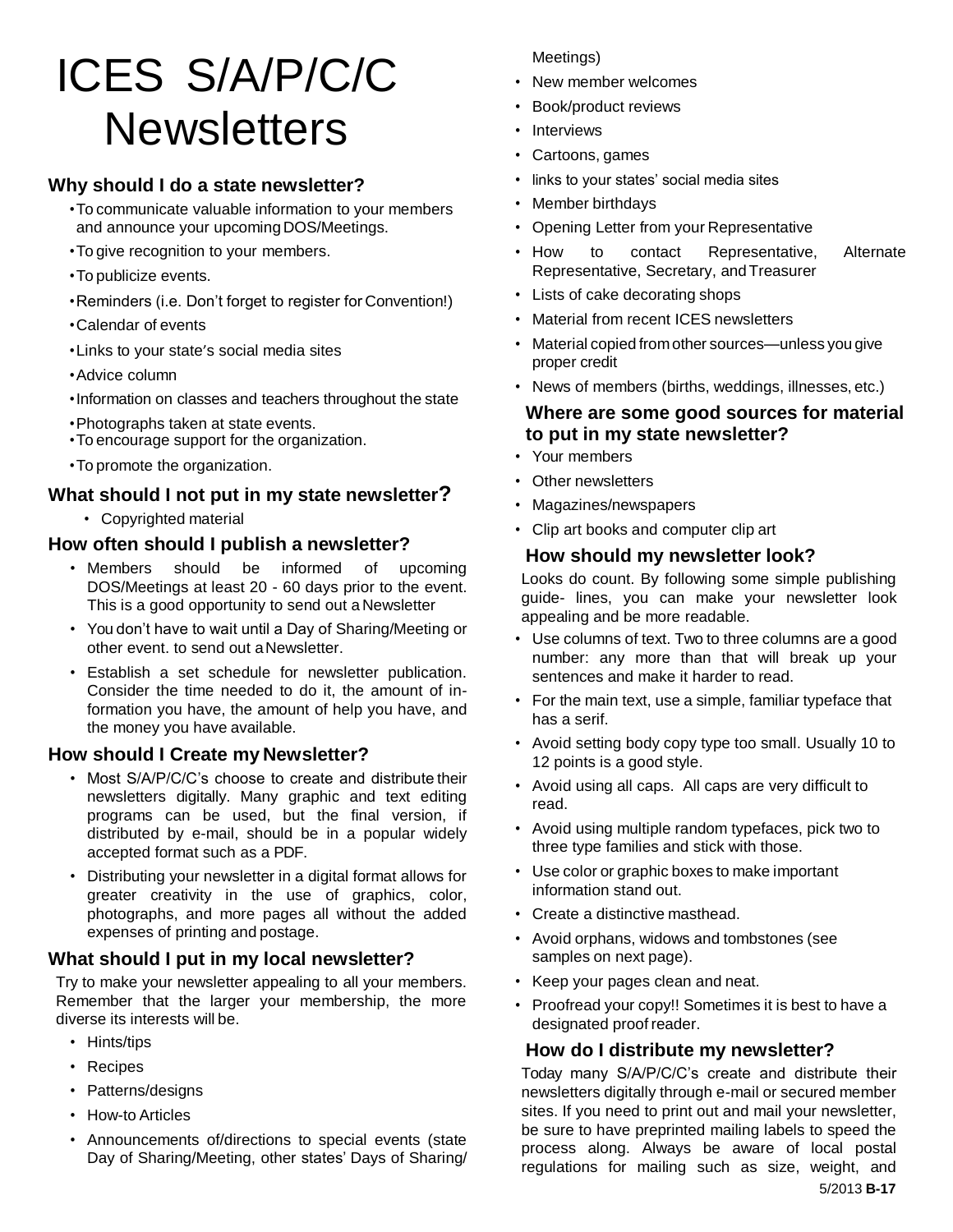packaging. Sometimes it is a good idea to test mail a copy to yourself to see how well it fairs through the postal process.

#### <span id="page-18-0"></span>**How about getting my newsletter printed?**

Check out all of your local printers and copy shops for the best rate. If your circulation is small, it may be less expensive for you to use a self-service copy center. Local libraries also offer self-service copy facilities.

When comparison shopping, consider different paper sizes and formats: 8-1/2x11-inch paper either full sheet or folded into a booklet, 8-1/2x14-inch (legal) paper either full sheet or folded into a booklet, 11x17-inch (ledger or tabloid) paper folded produces four pages on a sheet.

Insist that your printer/copier give you a clean copy. It should look as good as, or better than your original.

### <span id="page-18-1"></span>**How should I mail out the newsletter?**

You can either mail the newsletters in envelopes or you can make them self-mailers. Self-mailers save the cost and weight of envelopes, but you must reserve 1/3 to 1/2 of the space on the back of the newsletter for the address label, return address, and postage. If you decide to use the selfmailer, keep these things in mind:

- It is better to fold the newsletter into thirds, than inhalf.
- Use the address side for special reminders.
- After folding, make sure that all sides of the newsletter are closed. This will help to keep the newsletter from getting caught in the post office sorting machines.
- You can usually mail about 4 letter-size sheets printed front and back at the current 1-ounce letter rate. Be sure to have your postmaster weigh the newsletter to avoid the embarrassment of postage due!
- Purchase Forever stamps to avoid price increases.
- Verify mailing addresses to avoid the expense of remailing.

#### <span id="page-18-2"></span>**How can my S/A/P/C/C pay for our newsletter?**

- From Chapter funds
- Non-Chapters can get reimbursement from the ICES Treasurer.
- Sell advertising in your newsletter. Keep it simple; just offer business card-sizeadvertising.

#### <span id="page-18-3"></span>**To whom should I mail/ e-mail our newsletter?**

- Your members
- ICES [President](mailto:president@ices.org)
- **[ICES Newsletter](mailto:newsletter@ices.org) Editor**
- Representative Liaison
- [International](mailto:internationals@ices.org) Liaison
- ICES Newsletter Committee Chairman
- Your S/A/P/C/C Board Liaison
- Other local Representatives
- Prospective members (on a limited basis Your news-
- Don't bite off more than you can chew. Emphasize consistency rather than quantity. A two-page or fourpage newsletter that arrives on time every two months is better than an eight-page newsletter that arrives at irregular intervals.
- If you have a computer available to you, get a good page layout program. (Adobe InDesign™, Microsoft® Word)
- Use computer-generated mailing labels.
- Keep an accordion file handy or create a file folder on your computer in which you can file anything you may later want to put in yournewsletter.
- Have fun!
- Be sure to read the pages entitled Let's Create a Newsletter. These pages deal with editing and creating a newsletter.



Widows in mid-column (single word ending a paragraph leaving a space)



A widow at the top of a column (single word at end of paragraph that is alone at top of column)



letter is an ICES member benefit and should not be distributed regularly to non-ICES members)

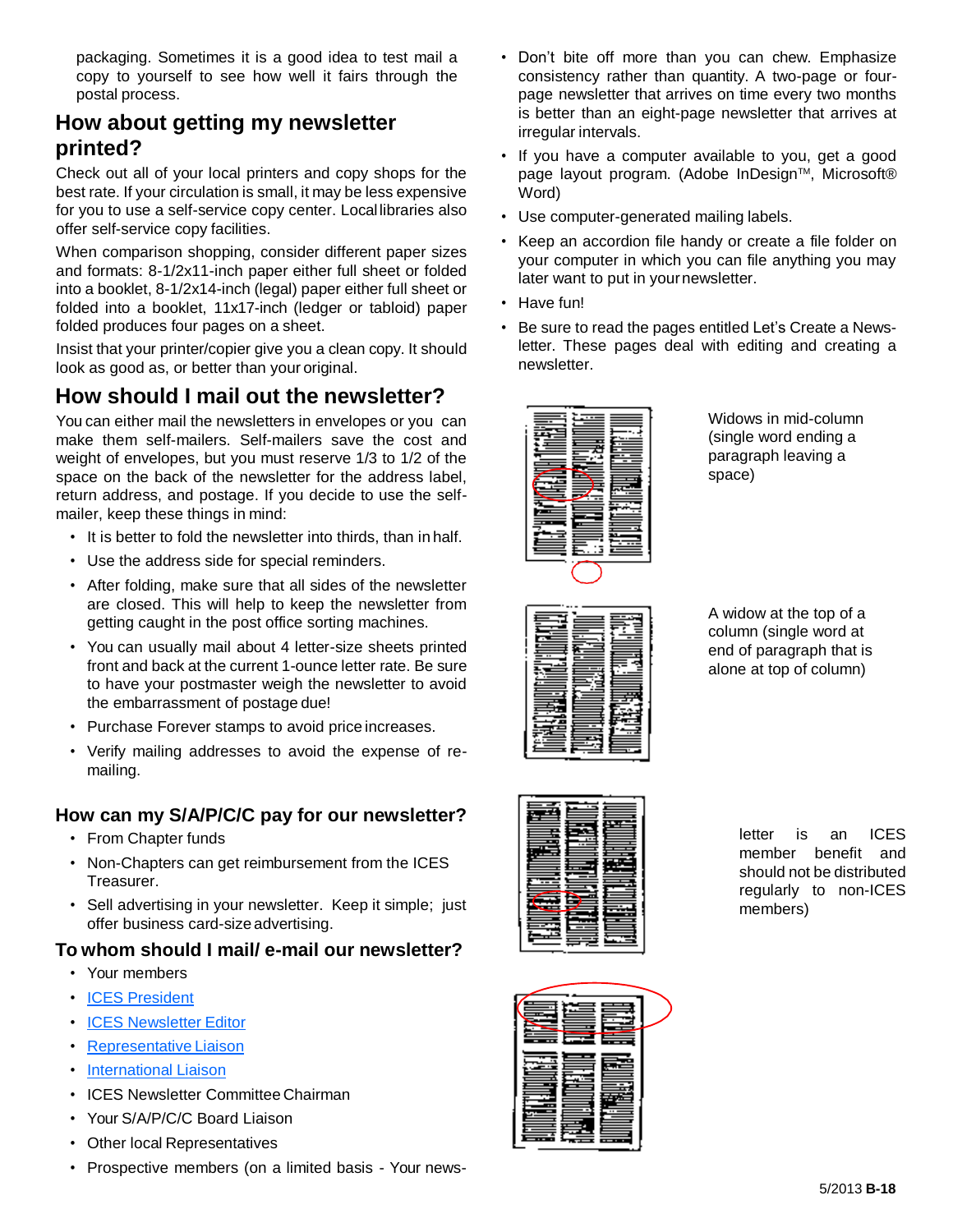An orphan at the bottom of the column (first line of next paragraph alone at end of column) (the third of headings contains the column) Tombstone headings

#### **This sounds like an awful lot of work! How about some time-saving tips?**

• Get help!

(dividing columns to form sized headings)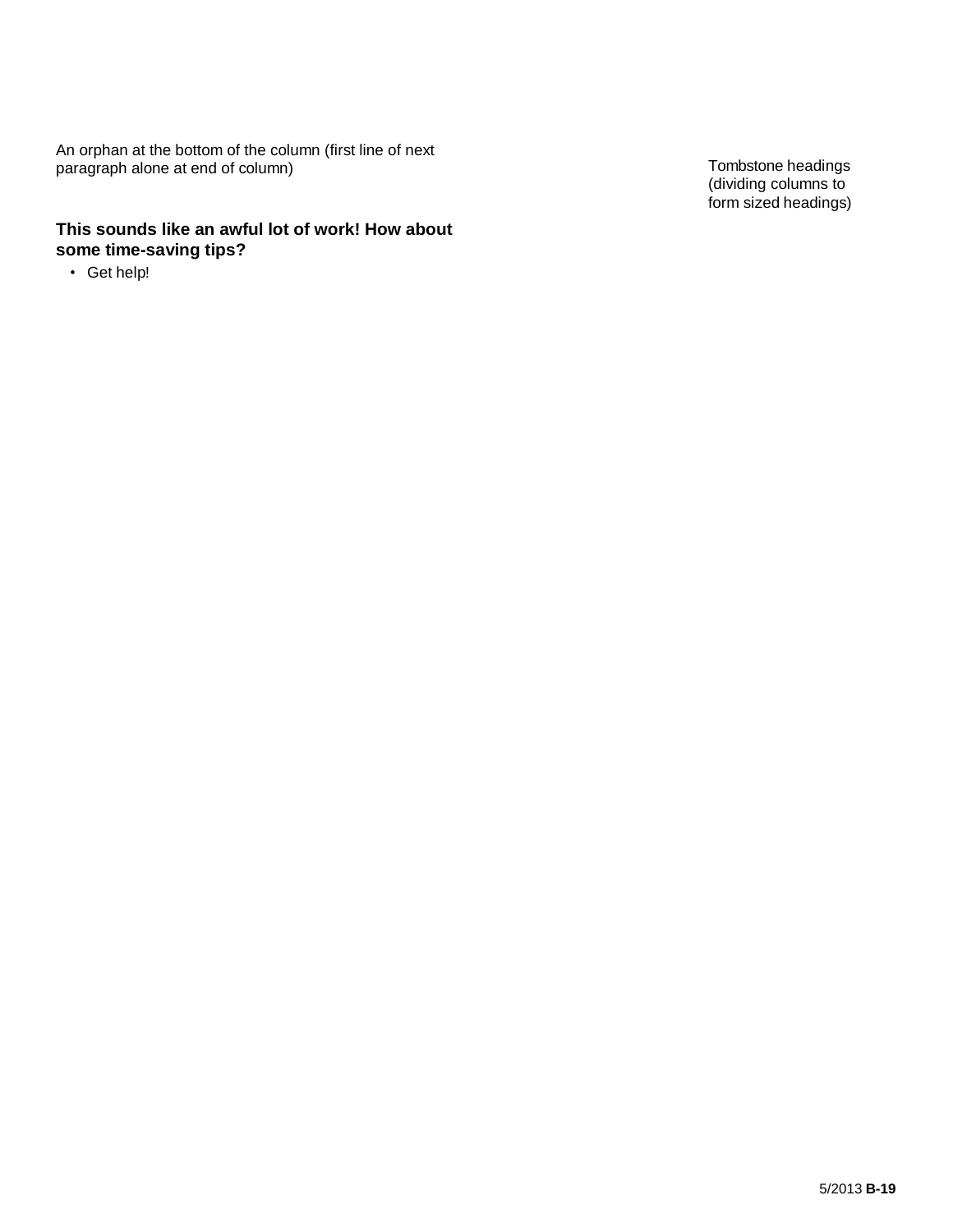# **Let's Create A Newsletter!**

## <span id="page-20-0"></span>**It's Easier than You Think !**

You don't need to be a computer whiz to put together a newsletter for your area membership. But to make the job easier for you  $-$  the editor  $-$  and to make your publication appealing to those who will read it, this article is geared towards assisting you with printing techniques and little tricks of the trade. Keep this information nearby when the time comes for your next newsletter. Guaranteed to bring results.

Contrary to what most people believe, the difficult aspect to publishing a newsletter is getting people to read it! When individuals first receive their newsletter, they start out as

viewers, not readers. They scan, they flip, they hunt and peck. And they do not always start at the beginning. Most people enter where some- thing catches their interest –

- an illustration
- a caption
- a picture
- a word
- a phrase
- 

There are three challenges you must overcome to get your members to read your area newsletter and benefit form the information in it. You must get th

> **B. Open it, and C. READ IT!**



**Ten ways to attract your readers—**

All of the following printing policies, typesetting tricks, notes and bits of information will assist you in succeeding with these challenges. You will get your members to read their newsletter and benefit from all that you have to share

- 1. List interesting information on the front cover. Arouse the viewer's curiosity. Give them good reasons to pick up your product and look inside.
- 2. Make the table of contents more than a mere tabulation. Make it look inviting and exciting.
- 3. Use pictures to pull view-

- 4. Lead the viewer's eye around the page. The biggest picture is usually the first element to be noticed. Pull them from there to the smaller picture, the headline, the caption and the text. Start at the top of the page and work your way down to the bottom.
- 5. Use picture captions.
- 6. Use headlines to define in-
- 7. Don't make headlines too short. Let the topic titles pop out by contrasting size, boldness, color, or unexpected handling.
- 8. Define areas of the page by means of ruled lines.
- 9. Break up text blocks. Divide large, daunting blocks of text into smaller bite-size chunks, each with its own heading.
- a headline **ers** into the information.  $\overline{10}$  Separate large information

formation. The more headlines there are, the more chances there are of catching the reader's attention. blocks. Arrange pages with one information unit per area instead of stringing themout end to end.

### **Who, What and Where and How**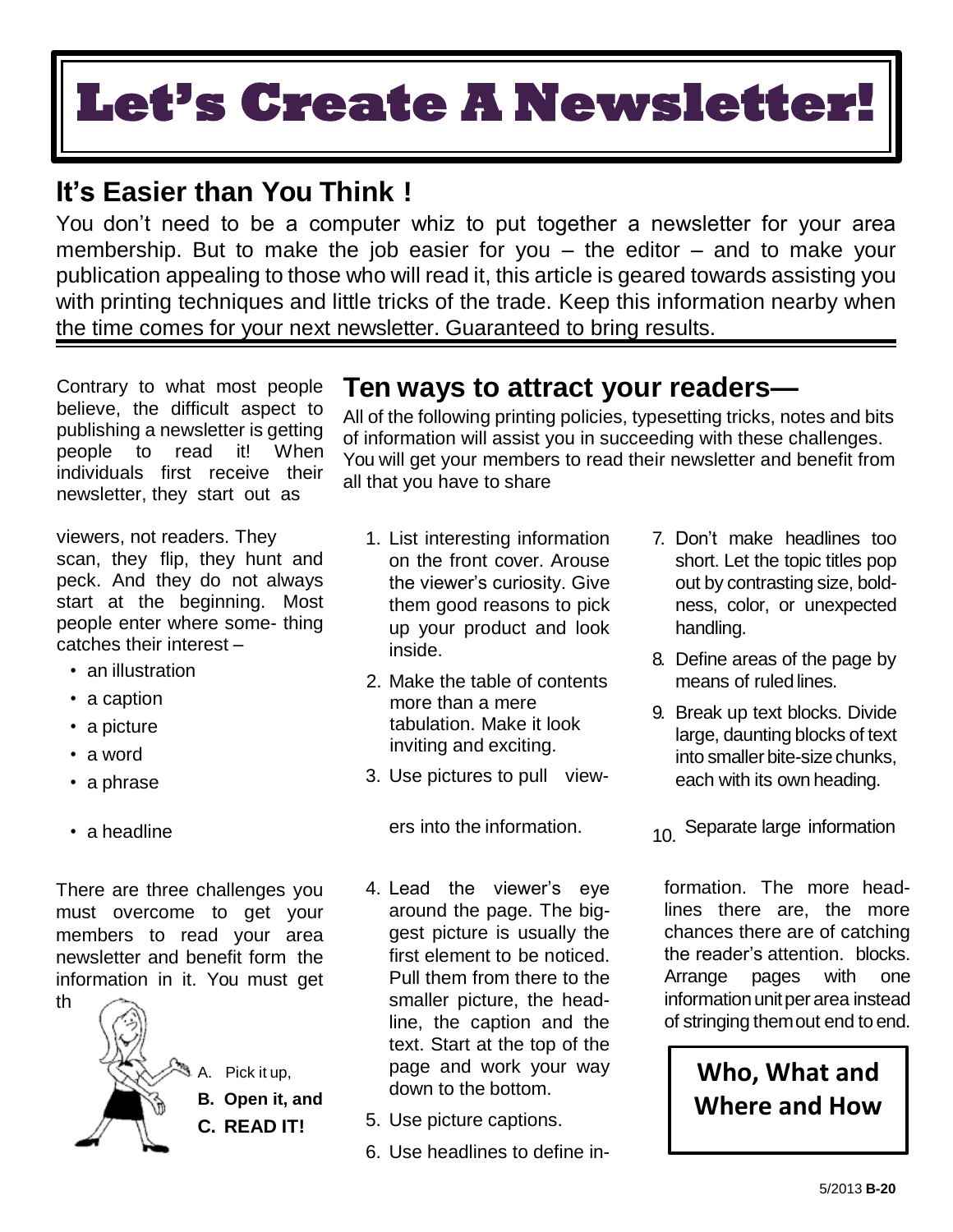## v

<span id="page-21-0"></span>**Place your most interesting items where they'll do you the most good. In the area where readers can't help**  noticing them.<br>V

**As we all know, the fundamentals are that we read from left to right, and we start at the top and work down the**

**page.** v

**Also remember – Closeness continues,**  distance separates.<br>
V

#### **Follow this handy list when producing your newsletter.**

Make sure all aspects are covered before your final printing.

- Always have another individual (or two) proofread a draft copy before printing the publication.
- Produce an eye-catching cover or first page to attract your reader and make them want more.
- Always acknowledge your sources for articles. List title of publication, date, and volume or issue number.
- Keep article information to the point. Don't ramble on.
- No personal comments in articles. Keep to the information at hand.
- Keep a secretarial or grammar handbook nearby and use it!

The use of fancy first letters at the beginning of an article creates<br>a draw to get your reader to that point on the page. Once there, a draw to get your reader to that point on the page. Once there, chances are he/she will continue on.

H



*Keep the caption just interesting enough to make your reader want to read more.*

#### **Beware of Copyright Infringement.**

- Do not use previously published articles without permission from their original source.
- Always get permission to reuse published photos orartwork.
- Find free clip art on the Internet or or CD's available for that purpose.
- Ask your members for photos of their own work.

Keep a file- where you can collect articles of interest, recipes, tips and ideas to your members.



### **DISTRIBUTION**

Consider sending your newsletter by e-mail. In many cases the newsletters are no longer printed but simply converted to a PDF and emailed to the members. You may also wish to post the newsletter on your website for easy access by interested that may be from a neighboring state.